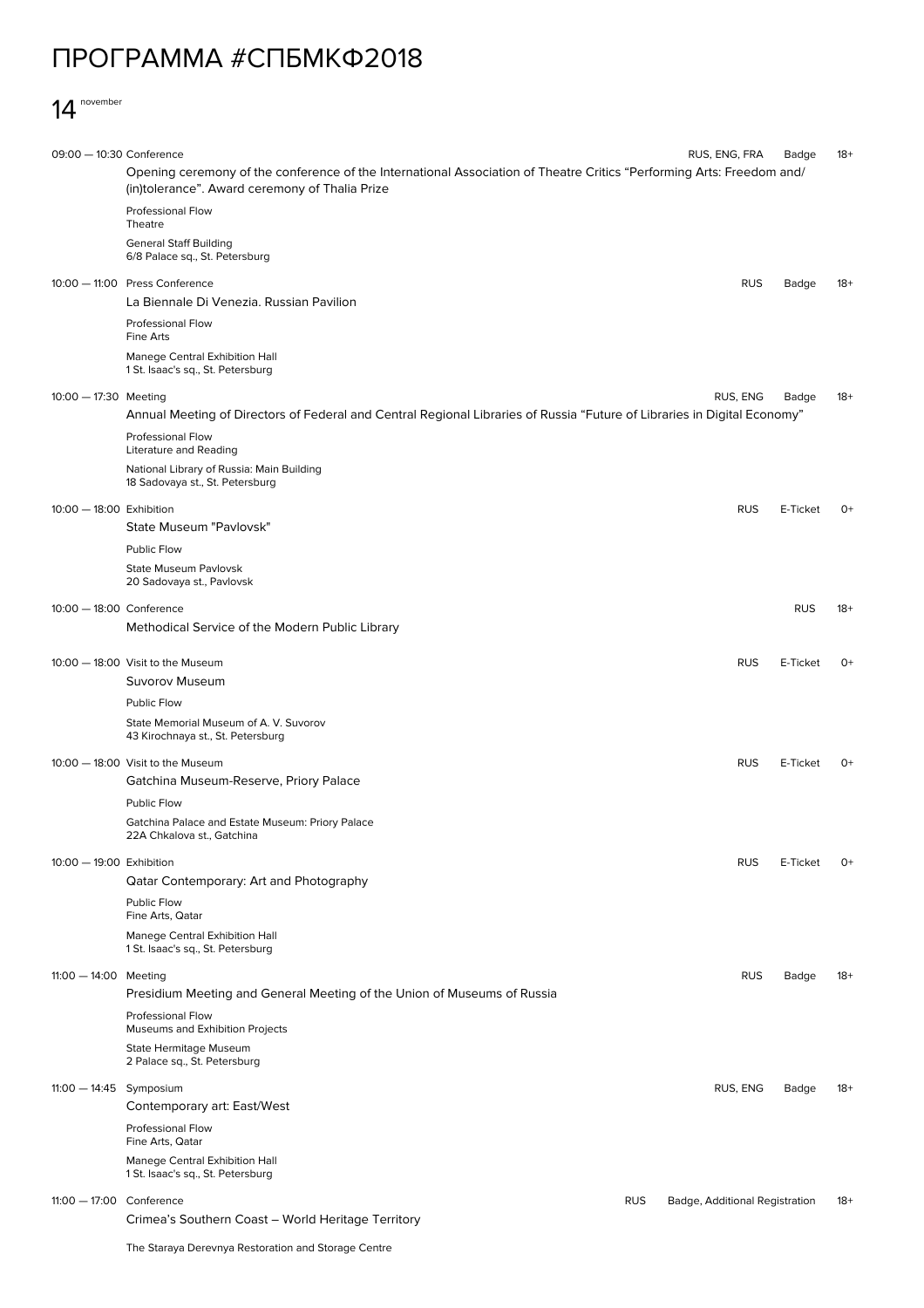|                                 | 37 Zausadebnaya st., St. Petersburg                                                                                                                |               |          |       |
|---------------------------------|----------------------------------------------------------------------------------------------------------------------------------------------------|---------------|----------|-------|
| 11:00 - 18:00 Conference        |                                                                                                                                                    | RUS, ENG      | Badge    | 18+   |
|                                 | The Status of Historical Gardens and Parks as Museums                                                                                              |               |          |       |
|                                 | Professional Flow<br><b>Cultural Heritage Preservation</b>                                                                                         |               |          |       |
|                                 | Gatchina Palace and Estate Museum: Gatchina Palace                                                                                                 |               |          |       |
|                                 | 1 Krasnoarmeysky av., Gatchina                                                                                                                     |               |          |       |
| 12:00 - 19:00 Festival<br>video | As It Was on the Fontanka River                                                                                                                    | <b>RUS</b>    | E-Ticket | $O+$  |
|                                 | <b>Public Flow</b>                                                                                                                                 |               |          |       |
|                                 | Folk Art and Intangible Cultural Heritage                                                                                                          |               |          |       |
|                                 | St. Petersburg State Institute of Culture: Building 1<br>2 Palace emb., St. Petersburg                                                             |               |          |       |
|                                 | 12:00 - 20:00 Visit to the Museum                                                                                                                  | <b>RUS</b>    | E-Ticket | $O+$  |
|                                 | Museum M. Zoshchenko Apartment Museum                                                                                                              |               |          |       |
|                                 | <b>Public Flow</b>                                                                                                                                 |               |          |       |
|                                 | Museum M. Zoshchenko Apartment Museum<br>4/2 Malaya Konyushennaya st., St. Petersburg                                                              |               |          |       |
| 12:00 - 22:00 Exhibition        |                                                                                                                                                    | <b>RUS</b>    | E-Ticket | $O+$  |
|                                 | The history of the Union of composers of Russia                                                                                                    |               |          |       |
|                                 | Public Flow<br>Music                                                                                                                               |               |          |       |
|                                 | Beloselsky Belozersky Palace<br>41 Nevsky av., St. Petersburg                                                                                      |               |          |       |
| $12:30 - 14:00$ Meeting         |                                                                                                                                                    | RUS, ENG, FRA | Badge    | 18+   |
|                                 | Meeting with Tiago Rodrigues, laureate of XV Europe Prize Theatrical Realities                                                                     |               |          |       |
|                                 | <b>Professional Flow</b><br>Theatre                                                                                                                |               |          |       |
|                                 | Stanislavsky's House of Actor<br>86 Nevsky st., St. Petersburg                                                                                     |               |          |       |
| $15:00 - 16:30$ Meeting         |                                                                                                                                                    | RUS, ENG, FRA | Badge    | $18+$ |
|                                 | "Returns" program: Conference with laureate of VIII Europe Theatre Prize Lev Dodin                                                                 |               |          |       |
|                                 | <b>Professional Flow</b>                                                                                                                           |               |          |       |
|                                 | Stanislavsky's House of Actor                                                                                                                      |               |          |       |
|                                 | 86 Nevsky st., St. Petersburg                                                                                                                      |               |          |       |
| 20:00 - 21:30 Meeting           | An evening with Eva Orbanz                                                                                                                         | RUS, ENG      | E-Ticket | $O+$  |
|                                 | Public Flow                                                                                                                                        |               |          |       |
|                                 | Cinema                                                                                                                                             |               |          |       |
|                                 | Bookstore "Order of words"<br>Emb. riv. Fontanka, 15, St. Petersburg                                                                               |               |          |       |
| november                        |                                                                                                                                                    |               |          |       |
|                                 |                                                                                                                                                    |               |          |       |
| 06:00 - 21:00 Exhibition        |                                                                                                                                                    | <b>RUS</b>    | E-Ticket | 0+    |
|                                 | State Museum "Pavlovsk"                                                                                                                            |               |          |       |
|                                 | Public Flow                                                                                                                                        |               |          |       |
|                                 | <b>State Museum Pavlovsk</b><br>20 Sadovaya st., Pavlovsk                                                                                          |               |          |       |
|                                 | 09:45 - 09:50 Official Program, Ceremony<br>Official opening ceremony of the Business Venue of the VII St. Petersburg International Cultural Forum | RUS, ENG      | Badge    | $18+$ |
|                                 | Professional Flow, Business Venue                                                                                                                  |               |          |       |
|                                 | Russian Museum of Ethnography, Marble Hall                                                                                                         |               |          |       |
|                                 | 4/1 Inzhenernaya st., St. Petersburg                                                                                                               |               |          |       |
|                                 | 09:45 - 10:15 Official Program, Ceremony                                                                                                           | RUS, ARA, ITA | Badge    | 18+   |
|                                 | Official opening of VII St. Petersburg International Cultural Forum                                                                                |               |          |       |
|                                 | <b>Professional Flow</b>                                                                                                                           |               |          |       |
|                                 | <b>General Staff Building</b><br>6/8 Palace sq., St. Petersburg                                                                                    |               |          |       |
| 09:50 - 10:00 Exhibition        |                                                                                                                                                    | <b>RUS</b>    | Badge    | 18+   |
|                                 | The Territory of Culture                                                                                                                           |               |          |       |

Professional Flow, Business Venue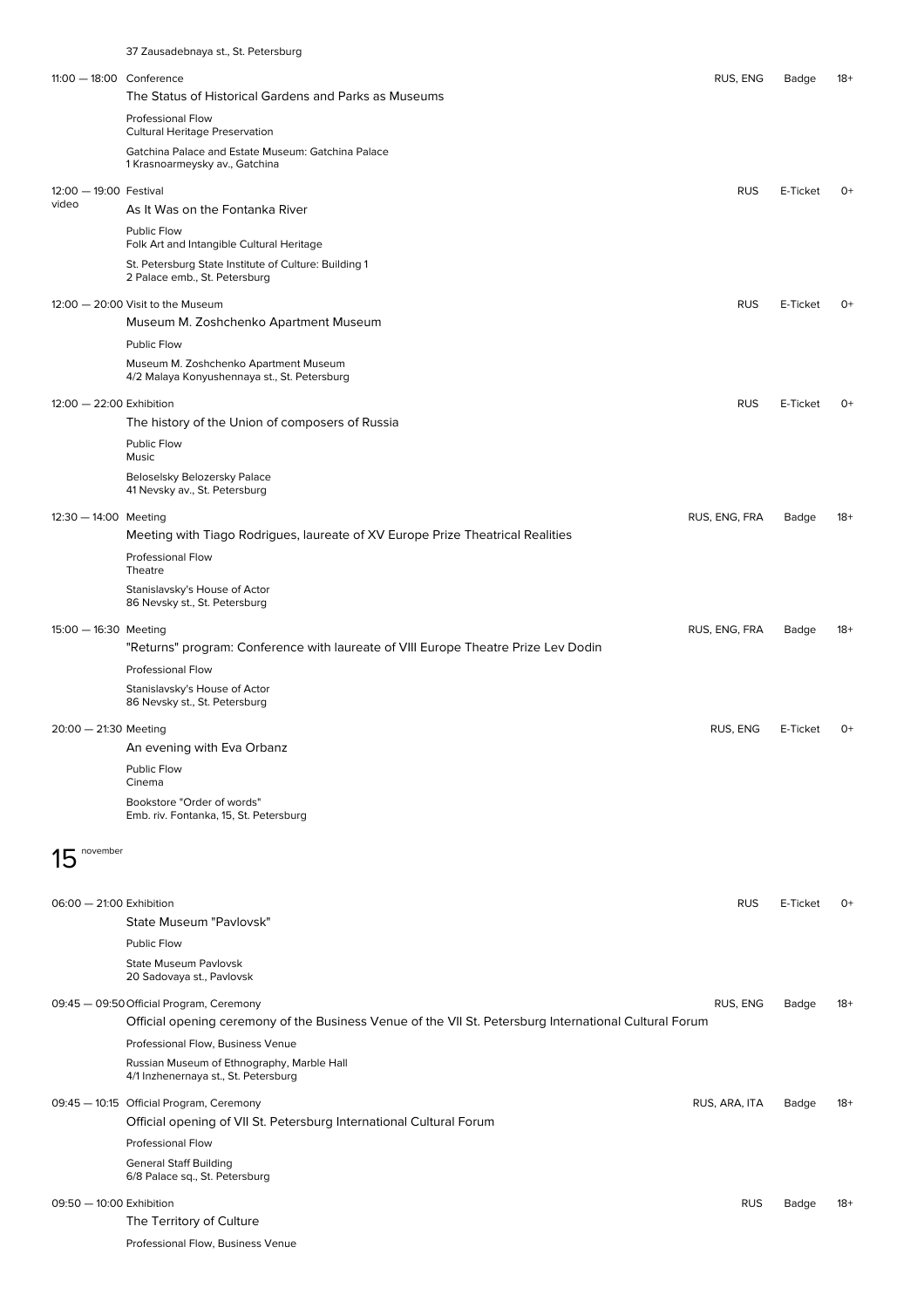|                            | Russian Museum of Ethnography<br>4/1 Inzhenernaya st., St. Petersburg                                                    |            |                                |          |       |
|----------------------------|--------------------------------------------------------------------------------------------------------------------------|------------|--------------------------------|----------|-------|
| 10:00 - 11:30 Discussion   |                                                                                                                          |            | RUS, ENG                       | Badge    | $18+$ |
|                            | Investments in Culture                                                                                                   |            |                                |          |       |
|                            | Professional Flow, Business Venue                                                                                        |            |                                |          |       |
|                            | Russian Museum of Ethnography<br>4/1 Inzhenernaya st., St. Petersburg                                                    |            |                                |          |       |
| $10:00 - 11:30$ Discussion |                                                                                                                          |            | RUS, ENG, FRA                  | Badge    | 18+   |
|                            | Meeting with Jan Klata, laureate of XV Europe Prize Theatrical Realities                                                 |            |                                |          |       |
|                            | <b>Professional Flow</b><br>Theatre                                                                                      |            |                                |          |       |
|                            | <b>General Staff Building</b><br>6/8 Palace sq., St. Petersburg                                                          |            |                                |          |       |
| $10:00 - 11:30$            | Discussion                                                                                                               |            | RUS, ENG                       | E-Ticket | $O+$  |
| video                      | Arts and Urban Environment                                                                                               |            |                                |          |       |
|                            | Public Flow, Culture 2.0                                                                                                 |            |                                |          |       |
|                            | Manege Central Exhibition Hall<br>1 St. Isaac's sq., St. Petersburg                                                      |            |                                |          |       |
| 10:00 - 12:00 Excursion    |                                                                                                                          |            | <b>RUS</b>                     | E-Ticket | $12+$ |
|                            | Architect Carlo di Giovanni Rossi is the author of classic ensembles of St. Petersburg                                   |            |                                |          |       |
|                            | Public Flow<br>Education                                                                                                 |            |                                |          |       |
|                            | 10:00 - 16:00 Round Table Discussion                                                                                     |            | <b>RUS</b>                     | Badge    | $18+$ |
|                            | Digital World of Scientific, Technical, and Natural Science Museums                                                      |            |                                |          |       |
|                            | <b>Professional Flow</b><br>Museums and Exhibition Projects                                                              |            |                                |          |       |
|                            | A. S. Popov Central Museum of Communications<br>4 Pochtamtsky lane, St. Petersburg                                       |            |                                |          |       |
| 10:00 - 17:00 Competition  | International Contest of Folk Art "Artisans' Rus"                                                                        |            | <b>RUS</b>                     | E-Ticket | $O+$  |
|                            | Public Flow<br>Folk Art and Intangible Cultural Heritage                                                                 |            |                                |          |       |
|                            | Historical Park "Russia - My History"                                                                                    |            |                                |          |       |
|                            | 131 Krasnoarmeyskaya st., Samara                                                                                         |            |                                |          |       |
| 10:00 - 17:30 Meeting      | Annual Meeting of Directors of Federal and Central Regional Libraries of Russia "Future of Libraries in Digital Economy" |            | RUS, ENG                       | Badge    | $18+$ |
|                            | <b>Professional Flow</b>                                                                                                 |            |                                |          |       |
|                            | Literature and Reading                                                                                                   |            |                                |          |       |
|                            | National Library of Russia: Main Building<br>18 Sadovaya st., St. Petersburg                                             |            |                                |          |       |
| 10:00 - 18:00 Exhibition   |                                                                                                                          | <b>RUS</b> | Badge, Additional Registration |          | $O+$  |
|                            | Reuse. Redevelop. Design. How the Dutch Deal with Heritage                                                               |            |                                |          |       |
|                            | Vladimir Mayakovsky Central City Public Library: Fontanka 46<br>46 Fontanka River emb., St. Petersburg                   |            |                                |          |       |
|                            | 10:00 - 18:00 Visit to the Museum                                                                                        |            | <b>RUS</b>                     | E-Ticket | $O+$  |
|                            | Gatchina Museum-Reserve, Priory Palace                                                                                   |            |                                |          |       |
|                            | Public Flow<br>Gatchina Palace and Estate Museum: Priory Palace                                                          |            |                                |          |       |
|                            | 22A Chkalova st., Gatchina                                                                                               |            |                                |          |       |
|                            | 10:00 - 18:00 Visit to the Museum                                                                                        |            | <b>RUS</b>                     | E-Ticket | $0+$  |
|                            | Suvorov Museum<br>Public Flow                                                                                            |            |                                |          |       |
|                            | State Memorial Museum of A. V. Suvorov                                                                                   |            |                                |          |       |
|                            | 43 Kirochnaya st., St. Petersburg                                                                                        |            |                                |          |       |
| 10:00 - 18:00 Conference   |                                                                                                                          |            | <b>RUS</b>                     | Badge    | $18+$ |
|                            | International Research Convention Celebrating Bicentennial of I. S. Turgenev<br><b>Professional Flow</b>                 |            |                                |          |       |
|                            | Education                                                                                                                |            |                                |          |       |
|                            | St. Petersburg State University<br>7-9 Universitetskaya emb., St. Petersburg                                             |            |                                |          |       |
| 10:00 - 18:00 Conference   |                                                                                                                          |            | RUS, ENG                       | Badge    | $18+$ |
|                            | Coming youth culture: transhumanism or cyberpunk                                                                         |            |                                |          |       |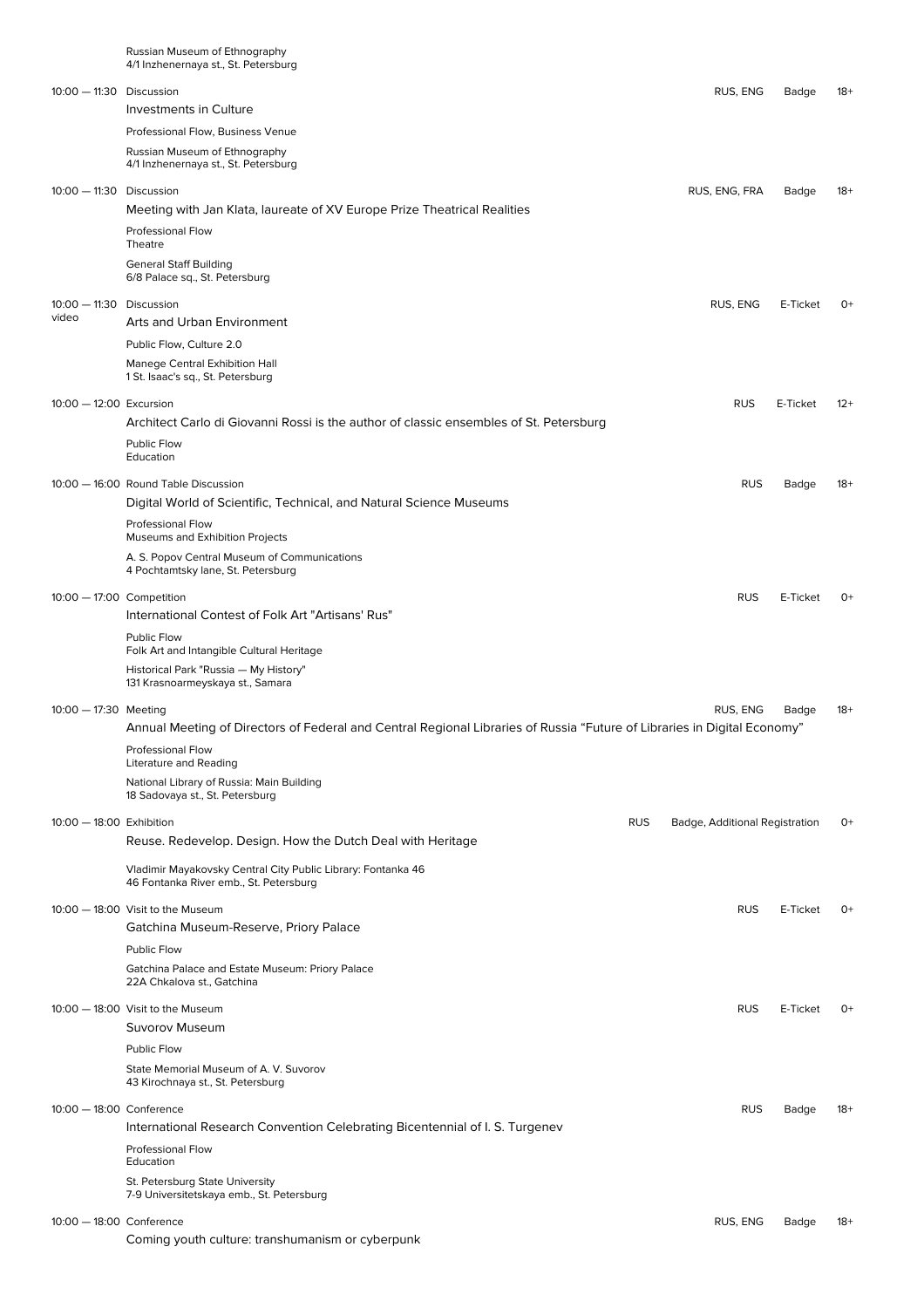|                            | Professional Flow                                                                                             |            |                                |          |       |
|----------------------------|---------------------------------------------------------------------------------------------------------------|------------|--------------------------------|----------|-------|
|                            | St. Petersburg Palace of Studying Youth<br>1–3B, Malaya Konushennaya st., St. Petersburg                      |            |                                |          |       |
| $10:00 - 19:00$ Congress   |                                                                                                               | <b>RUS</b> | Badge, Additional Registration |          | $12+$ |
|                            | III St. Petersburg International Craft Congress                                                               |            |                                |          |       |
|                            | Professional Flow<br>Folk Art and Intangible Cultural Heritage                                                |            |                                |          |       |
|                            | State Museum of the History of St. Petersburg<br>3 Peter and Paul Fortress, St. Petersburg                    |            |                                |          |       |
| 10:00 - 19:00 Exhibition   |                                                                                                               |            | <b>RUS</b>                     | E-Ticket | 0+    |
|                            | Qatar Contemporary: Art and Photography                                                                       |            |                                |          |       |
|                            | Public Flow<br>Fine Arts, Qatar                                                                               |            |                                |          |       |
|                            | Manege Central Exhibition Hall<br>1 St. Isaac's sq., St. Petersburg                                           |            |                                |          |       |
|                            |                                                                                                               |            |                                |          |       |
| $10:00 - 21:00$ Exhibition | Photo Exhibition: Italian Film as Seen Through Lens of TASS                                                   |            | RUS, ENG                       | E-Ticket | $O+$  |
|                            | Public Flow<br>Mass Communications, Italy                                                                     |            |                                |          |       |
|                            | <b>General Staff Building</b><br>6/8 Palace sq., St. Petersburg                                               |            |                                |          |       |
|                            |                                                                                                               |            |                                |          |       |
| $10:15 - 11:45$            | <b>Panel Discussion</b><br>Protection of Creative Content on the Web. Communication platform IPQuorum.Culture |            | RUS, ENG                       | Badge    | 18+   |
|                            | Professional Flow, Business Venue                                                                             |            |                                |          |       |
|                            | Russian Museum of Ethnography                                                                                 |            |                                |          |       |
|                            | 4/1 Inzhenernaya st., St. Petersburg                                                                          |            |                                |          |       |
|                            | 10:30 - 12:00 Plenary Meeting                                                                                 |            | RUS, ENG                       | Badge    | $18+$ |
|                            | Heritage as a Driver of Development                                                                           |            |                                |          |       |
|                            | <b>Professional Flow</b><br><b>Cultural Heritage Preservation</b>                                             |            |                                |          |       |
|                            | <b>General Staff Building</b><br>6/8 Palace sq., St. Petersburg                                               |            |                                |          |       |
|                            | 10:30 - 12:00 Round Table Discussion<br>Italian Cultural Revolution                                           |            | RUS, ENG, ITA                  | Badge    | $18+$ |
|                            | <b>Professional Flow</b><br>Museums and Exhibition Projects                                                   |            |                                |          |       |
|                            | <b>General Staff Building</b>                                                                                 |            |                                |          |       |
|                            | 6/8 Palace sq., St. Petersburg                                                                                |            |                                |          |       |
|                            | 10:30 - 12:00 Plenary Meeting<br>Russian-Chinese Language Policy Forum                                        |            | RUS, ENG, CHI                  | Badge    | $18+$ |
|                            | <b>Professional Flow</b><br>Education, China                                                                  |            |                                |          |       |
|                            | <b>General Staff Building</b><br>6/8 Palace sq., St. Petersburg                                               |            |                                |          |       |
|                            | 10:30 - 12:00 Round Table Discussion                                                                          |            | RUS, ENG                       | Badge    | 18+   |
|                            | Ballet in the Age of the Cold War                                                                             |            |                                |          |       |
|                            | <b>Professional Flow</b><br><b>Ballet and Dance</b>                                                           |            |                                |          |       |
|                            | <b>General Staff Building</b>                                                                                 |            |                                |          |       |
|                            | 6/8 Palace sq., St. Petersburg                                                                                |            |                                |          |       |
| 10:30 - 12:00 Talk Show    | Hype Together: the Era of Cultural Shock                                                                      |            | RUS, ENG                       | Badge    | $18+$ |
|                            | <b>Professional Flow</b><br><b>Mass Communications</b>                                                        |            |                                |          |       |
|                            | <b>General Staff Building</b><br>6/8 Palace sq., St. Petersburg                                               |            |                                |          |       |
|                            | 10:30 - 12:00 Round Table Discussion                                                                          |            | RUS, ENG, ITA                  | Badge    | $18+$ |
|                            | Music. Time. Digit. Space                                                                                     |            |                                |          |       |
|                            | <b>Professional Flow</b>                                                                                      |            |                                |          |       |
|                            | <b>General Staff Building</b><br>6/8 Palace sq., St. Petersburg                                               |            |                                |          |       |
|                            |                                                                                                               |            |                                |          |       |
|                            | 10:30 - 12:30 Plenary Meeting<br>Reading in the Digital Age                                                   | RUS, ENG   | Badge, Additional Registration |          | $18+$ |
|                            | <b>Professional Flow</b>                                                                                      |            |                                |          |       |
|                            |                                                                                                               |            |                                |          |       |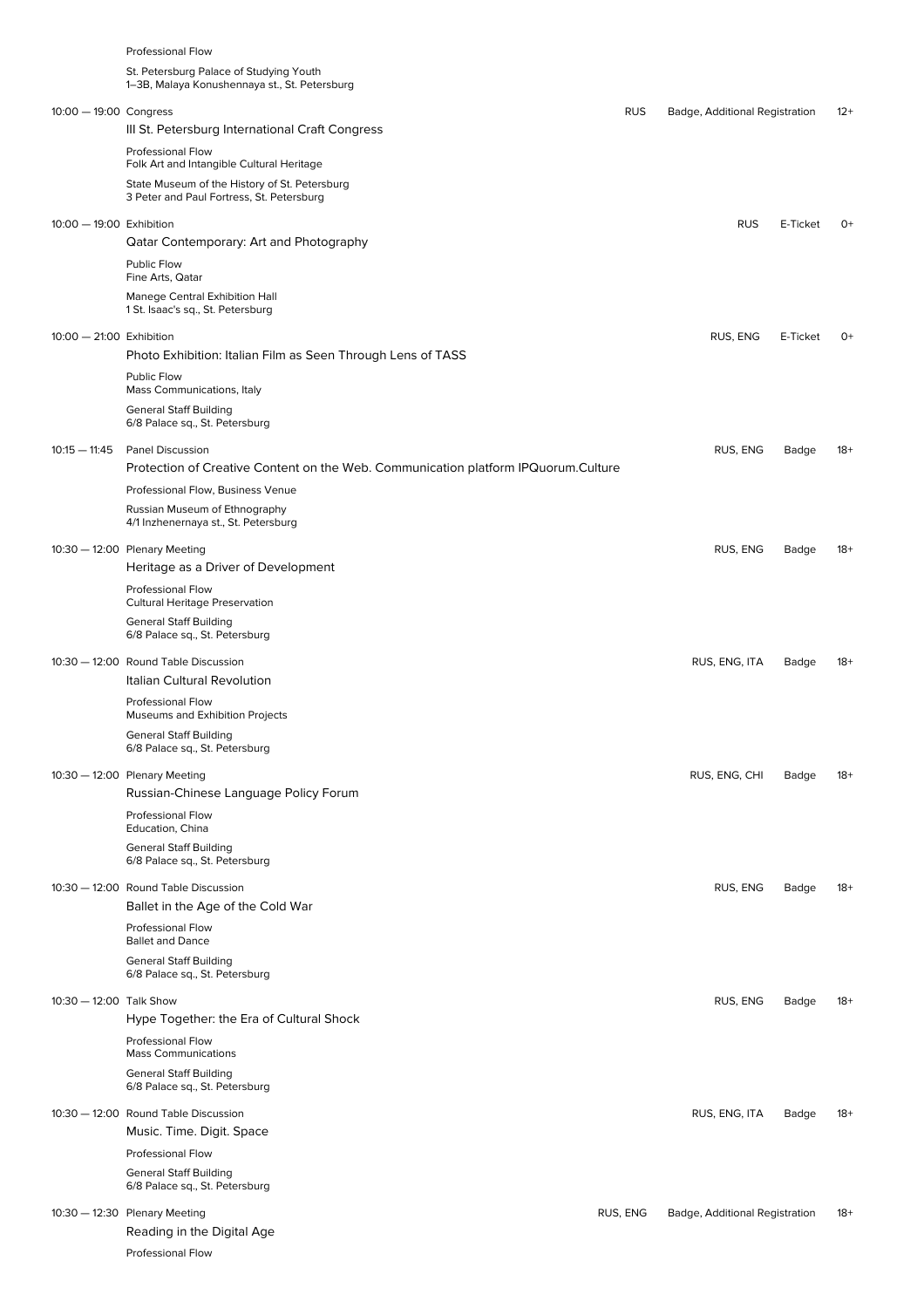|                          | <b>Literature and Reading</b>                                                                                                                                                                  |                                |          |       |
|--------------------------|------------------------------------------------------------------------------------------------------------------------------------------------------------------------------------------------|--------------------------------|----------|-------|
|                          | Boris Yeltsin Presidential Library<br>3 Senatskaya sq., St. Petersburg                                                                                                                         |                                |          |       |
|                          | 10:30 - 18:30 Visit to the Museum                                                                                                                                                              | <b>RUS</b>                     | E-Ticket | 0+    |
|                          | Museum M. Zoshchenko Apartment Museum                                                                                                                                                          |                                |          |       |
|                          | Public Flow                                                                                                                                                                                    |                                |          |       |
|                          | Museum M. Zoshchenko Apartment Museum<br>4/2 Malaya Konyushennaya st., St. Petersburg                                                                                                          |                                |          |       |
|                          | RUS, ENG<br>11:00 - 13:00 Round Table Discussion<br>Guardians of the Sea: History, Use and Preservation of Lighting Houses and Marine Cultural Heritage. Russian and International<br>Practice | Badge, Additional Registration |          | $18+$ |
|                          | <b>Professional Flow</b><br>Cultural Heritage Preservation                                                                                                                                     |                                |          |       |
|                          | St. Petersburg Stieglitz State Academy of Art and Design<br>13 Solyanoy lane, St. Petersburg                                                                                                   |                                |          |       |
| 11:00 - 15:00 Conference |                                                                                                                                                                                                | <b>RUS</b>                     | Badge    | $18+$ |
|                          | Inclusive Practices in Museums                                                                                                                                                                 |                                |          |       |
|                          | <b>Professional Flow</b><br>Museums and Exhibition Projects                                                                                                                                    |                                |          |       |
|                          | <b>General Staff Building</b><br>6/8 Palace sq., St. Petersburg                                                                                                                                |                                |          |       |
|                          | 11:00 - 17:00 Round Table Discussion<br><b>RUS</b><br>Russian Circus: 100 Years for the Benefit of Fatherland                                                                                  | Badge, Additional Registration |          | $18+$ |
|                          | Public Flow<br><b>Circus and Street Theatre</b>                                                                                                                                                |                                |          |       |
|                          | The Great St. Petersburg State Circus<br>Fontanka riv. emb., 3 A, St. Petersburg                                                                                                               |                                |          |       |
| 11:00 - 17:00 Conference |                                                                                                                                                                                                | RUS, ENG                       | Badge    | 18+   |
|                          | International Research Conference "Communication Design and Advertising in Education and Culture: International Experience of<br>Italy and Russia"                                             |                                |          |       |
|                          | Professional Flow<br>Education                                                                                                                                                                 |                                |          |       |
|                          | St. Petersburg State University: Bobrinsky Palace<br>58-60 Galernaya st., St. Petersburg                                                                                                       |                                |          |       |
|                          | 11:00 - 17:30 Round Table Discussion<br>2018: In Search of Petipa                                                                                                                              | <b>RUS</b>                     | Badge    | $18+$ |
|                          | <b>Professional Flow</b><br><b>Ballet and Dance</b>                                                                                                                                            |                                |          |       |
|                          | Vaganova Ballet Academy<br>2 Rossi st., St. Petersburg                                                                                                                                         |                                |          |       |
| 11:00 - 18:00 Conference | Russian Civilization in Historical Retrospect and Perspective                                                                                                                                  | <b>RUS</b>                     | Badge    | $18+$ |
|                          | <b>Professional Flow</b>                                                                                                                                                                       |                                |          |       |
|                          | Russian Institute of Art History<br>5 St. Isaac's sq., St. Petersburg                                                                                                                          |                                |          |       |
| 11:00 - 18:00 Exhibition |                                                                                                                                                                                                | <b>RUS</b>                     | E-Ticket | $O+$  |
|                          | Theater of Kuper - Sfumato View                                                                                                                                                                |                                |          |       |
|                          | <b>Festival Program</b>                                                                                                                                                                        |                                |          |       |
|                          | <b>Yusupov Palace</b><br>21 Dekabristov st., St. Petersburg                                                                                                                                    |                                |          |       |
|                          | 11:00 - 18:00 Round Table Discussion<br>Carnival. Its Essence and Purpose Yesterday and Today                                                                                                  | <b>RUS</b>                     | Badge    | $18+$ |
|                          | <b>Professional Flow</b><br><b>Circus and Street Theatre</b>                                                                                                                                   |                                |          |       |
|                          | 11:00 - 18:00 Visit to the Museum                                                                                                                                                              | <b>RUS</b>                     | E-Ticket | $0+$  |
|                          | Literary and Memorial Museum of F. M. Dostoevsky                                                                                                                                               |                                |          |       |
|                          | Public Flow                                                                                                                                                                                    |                                |          |       |
|                          | Dostoevsky Museum<br>2/5 Dostoevsky st., St. Petersburg                                                                                                                                        |                                |          |       |
| 11:00 - 19:00 Festival   | As It Was on the Fontanka River                                                                                                                                                                | <b>RUS</b>                     | E-Ticket | $0+$  |
|                          | Public Flow<br>Folk Art and Intangible Cultural Heritage                                                                                                                                       |                                |          |       |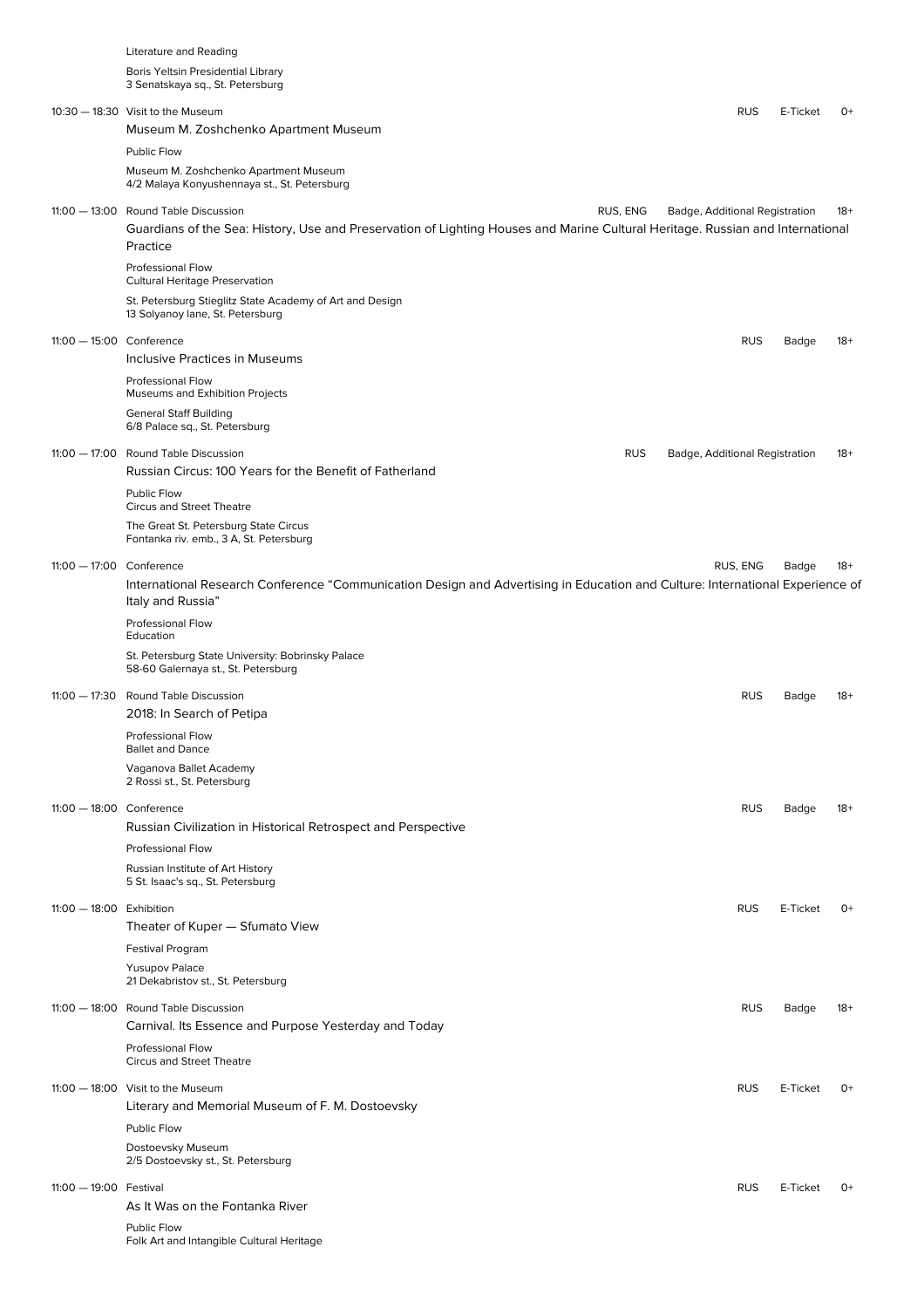|                            | St. Petersburg State Institute of Culture: Building 1<br>2 Palace emb., St. Petersburg                                    |                                |          |       |
|----------------------------|---------------------------------------------------------------------------------------------------------------------------|--------------------------------|----------|-------|
|                            |                                                                                                                           |                                |          |       |
| 11:00 - 19:00 Exhibition   | Petipa. Dancemania                                                                                                        | <b>RUS</b>                     | E-Ticket | 0+    |
|                            | Public Flow                                                                                                               |                                |          |       |
|                            | <b>Ballet and Dance</b>                                                                                                   |                                |          |       |
|                            | St. Petersburg State Museum of Theatre and Music<br>2A Rossi st., St. Petersburg                                          |                                |          |       |
| $11:00 - 20:00$ Exhibition |                                                                                                                           | <b>RUS</b>                     | Badge    | 18+   |
|                            | Russia and the Bible                                                                                                      |                                |          |       |
|                            | <b>Professional Flow</b>                                                                                                  |                                |          |       |
|                            | <b>Arts Square Gallery</b><br>5 Italianskaya st., St. Petersburg                                                          |                                |          |       |
| $11:15 - 14:00$            | Round Table Discussion<br>RUS, ENG, ESL                                                                                   | Badge, Additional Registration |          | $18+$ |
|                            | Branches, Cultural Exhibition Centers and Representative Offices of Leading Russian Museums: Issues, Trends and Prospects |                                |          |       |
|                            | <b>Professional Flow</b>                                                                                                  |                                |          |       |
|                            | Museums and Exhibition Projects                                                                                           |                                |          |       |
|                            | State Russian Museum: St. Michael's (Engineers') Castle<br>2 Sadovaya st., St. Petersburg                                 |                                |          |       |
| $11:35 - 11:45$            | Signing of Accord                                                                                                         | RUS, ENG                       | Badge    | 18+   |
|                            | Signing of Agreements on International Cooperation in the Field of Culture                                                |                                |          |       |
|                            | Professional Flow, Business Venue                                                                                         |                                |          |       |
|                            | Russian Museum of Ethnography<br>4/1 Inzhenernaya st., St. Petersburg                                                     |                                |          |       |
| 12:00                      | Discussion                                                                                                                | RUS, ENG                       | Badge    | $18+$ |
|                            | Holidays and Festivals in a Social Context: Russian and European Experience                                               |                                |          |       |
|                            | <b>Professional Flow</b><br><b>Circus and Street Theatre</b>                                                              |                                |          |       |
|                            | Upsala-Circus<br>Sverdlovskaya emb., 44, St. Peterburg                                                                    |                                |          |       |
|                            | 12:00 - 13:30 Round Table Discussion                                                                                      | RUS, ENG, ITA                  | Badge    | -18   |
|                            | Russian-Italian Round Table Discussion on Art Education                                                                   |                                |          |       |
|                            | <b>Professional Flow</b><br>Fine Arts                                                                                     |                                |          |       |
|                            | Scientific-Research Museum of the Russian Academy of Arts<br>17 Universitetskaya emb., St. Petersburg                     |                                |          |       |
|                            | 12:00 - 13:30 Panel Discussion                                                                                            | RUS, ENG                       | Badge    | 18+   |
|                            | Museum As a Development Institute. New Coordinate System                                                                  |                                |          |       |
|                            | Professional Flow, Business Venue                                                                                         |                                |          |       |
|                            | Russian Museum of Ethnography                                                                                             |                                |          |       |
|                            | 4/1 Inzhenernaya st., St. Petersburg                                                                                      |                                |          |       |
| 12:00 - 13:30 Lecture      |                                                                                                                           | RUS, ENG, FRA                  | Badge    | $18+$ |
|                            | 70th Anniversary Announcement of International Theatre Institute UNESCO                                                   |                                |          |       |
|                            | Professional Flow<br>Theatre                                                                                              |                                |          |       |
| 12:00 - 13:30 Discussion   |                                                                                                                           | <b>RUS</b>                     | E-Ticket | $O+$  |
| video                      | Artificial Art: Robots Are Creating                                                                                       |                                |          |       |
|                            | Public Flow, Culture 2.0                                                                                                  |                                |          |       |
|                            | Manege Central Exhibition Hall<br>1 St. Isaac's sq., St. Petersburg                                                       |                                |          |       |
|                            | 12:00 - 16:00 Round Table Discussion                                                                                      | RUS, CHI                       | Badge    | $18+$ |
|                            | VII Russian-Chinese Dialog of Cultures and Performing Arts                                                                |                                |          |       |
|                            | <b>Professional Flow</b>                                                                                                  |                                |          |       |
|                            | New Stage of the Alexandrinsky Theatre<br>49A Fontanka River emb., St. Petersburg                                         |                                |          |       |
| 12:00 - 17:00 Workshop     |                                                                                                                           | <b>RUS</b>                     | E-Ticket | $O+$  |
|                            | Contemporary Music of Russia. Orchestra Rehearsal                                                                         |                                |          |       |
|                            | Public Flow                                                                                                               |                                |          |       |
|                            | Music                                                                                                                     |                                |          |       |
|                            | Beloselsky Belozersky Palace<br>41 Nevsky av., St. Petersburg                                                             |                                |          |       |
| 12:00 - 22:00 Exhibition   |                                                                                                                           | <b>RUS</b>                     | E-Ticket | $O+$  |
|                            | The history of the Union of composers of Russia                                                                           |                                |          |       |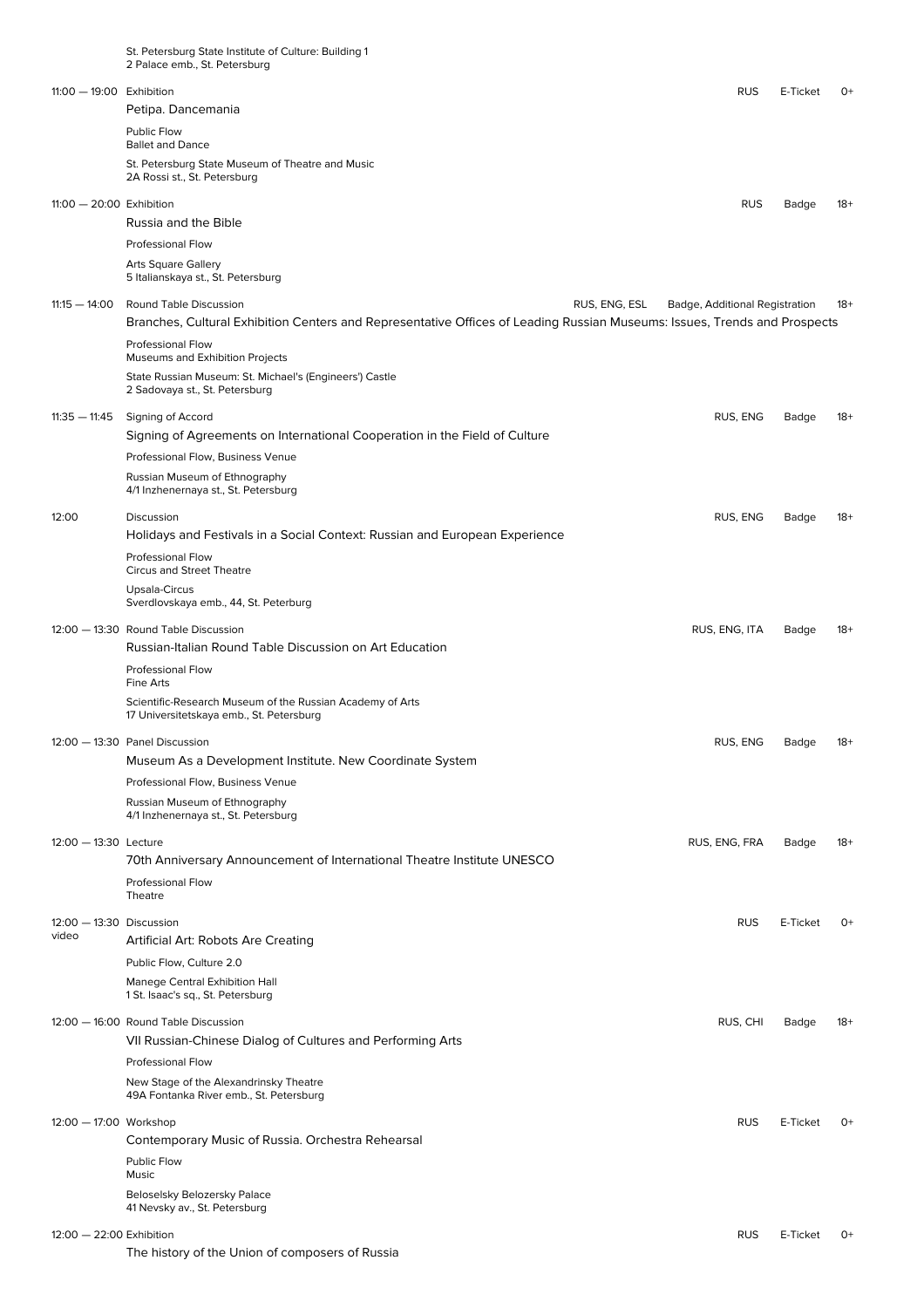|                           | <b>Public Flow</b><br>Music<br>Beloselsky Belozersky Palace<br>41 Nevsky av., St. Petersburg                                            |                                |          |       |
|---------------------------|-----------------------------------------------------------------------------------------------------------------------------------------|--------------------------------|----------|-------|
| 12:00 - 22:40 Exhibition  |                                                                                                                                         | <b>RUS</b>                     | E-Ticket | $O+$  |
|                           | Soviet Film Poster of 1968: Celebrating 50th Anniversary of the Breaking Point<br>Public Flow                                           |                                |          |       |
|                           | Cinema                                                                                                                                  |                                |          |       |
|                           | Lendoc Studio<br>12 Kryukov Canal emb., St. Petersburg                                                                                  |                                |          |       |
| 12:10 - 12:20 Competition |                                                                                                                                         | RUS, ENG                       | Badge    | $18+$ |
|                           | International Laboratory CultTech Lab Russia. Start of the Digital Culture Solutions Contest                                            |                                |          |       |
|                           | Professional Flow, Business Venue                                                                                                       |                                |          |       |
|                           | Russian Museum of Ethnography<br>4/1 Inzhenernaya st., St. Petersburg                                                                   |                                |          |       |
|                           | 12:15 - 13:45 Round Table Discussion                                                                                                    | RUS, ENG                       | Badge    | $18+$ |
|                           | Film Footage Outside Film Archives: Storage, Restoration, Digitization                                                                  |                                |          |       |
|                           | Professional Flow<br>Cinema                                                                                                             |                                |          |       |
|                           | <b>General Staff Building</b><br>6/8 Palace sq., St. Petersburg                                                                         |                                |          |       |
|                           | 12:15 - 13:45 Plenary Meeting                                                                                                           | <b>RUS</b>                     | Badge    | $18+$ |
|                           | Plenary Session chaired by Head of the Section "Music" D. Matsuev                                                                       |                                |          |       |
|                           | <b>Professional Flow</b><br>Music                                                                                                       |                                |          |       |
|                           | <b>General Staff Building</b><br>6/8 Palace sq., St. Petersburg                                                                         |                                |          |       |
| 12:15 - 13:45 Discussion  |                                                                                                                                         | RUS, ENG                       | Badge    | $18+$ |
|                           | The Fake Virus: Is Stability in the Modern World Under Threat?                                                                          |                                |          |       |
|                           | Professional Flow<br><b>Mass Communications</b>                                                                                         |                                |          |       |
|                           | <b>General Staff Building</b><br>6/8 Palace sq., St. Petersburg                                                                         |                                |          |       |
|                           | 12:15 - 13:45 Plenary Meeting<br>Women in the History of Russian Higher Education: Celebrating 140th Anniversary of Bestuzhev's Courses | RUS, ENG                       | Badge    | $18+$ |
|                           | Professional Flow<br>Education                                                                                                          |                                |          |       |
|                           | <b>General Staff Building</b><br>6/8 Palace sq., St. Petersburg                                                                         |                                |          |       |
|                           | 12:15 - 13:45 Round Table Discussion                                                                                                    | RUS, ENG, ITA                  | Badge    | $18+$ |
|                           | Museums and Law                                                                                                                         |                                |          |       |
|                           | <b>Professional Flow</b><br>Museums and Exhibition Projects                                                                             |                                |          |       |
|                           | <b>General Staff Building</b><br>6/8 Palace sq., St. Petersburg                                                                         |                                |          |       |
|                           | 12:15 - 13:45 Panel Discussion                                                                                                          | RUS, ENG                       | Badge    | $18+$ |
|                           | Development Institutions in Culture                                                                                                     |                                |          |       |
|                           | <b>Professional Flow</b>                                                                                                                |                                |          |       |
|                           | <b>General Staff Building</b><br>6/8 Palace sq., St. Petersburg                                                                         |                                |          |       |
| $12:30 - 14:00$ Meeting   |                                                                                                                                         | RUS, ENG, FRA                  | Badge    | $18+$ |
|                           | Meeting, dedicated Nuria Espert, laureate of the Special Award of XVII Europe Theatre Prize                                             |                                |          |       |
|                           | <b>Professional Flow</b>                                                                                                                |                                |          |       |
|                           | Theatre                                                                                                                                 |                                |          |       |
| 13:00 - 15:30 Conference  | RUS, ENG<br>The 4th Conference "The Book Policy of Regions"                                                                             | Badge, Additional Registration |          | $18+$ |
|                           | <b>Professional Flow</b><br>Literature and Reading                                                                                      |                                |          |       |
|                           | Boris Yeltsin Presidential Library<br>3 Senatskaya sq., St. Petersburg                                                                  |                                |          |       |
|                           | 13:00 - 18:00 Opening of the Exhibition                                                                                                 | <b>RUS</b>                     | E-Ticket | $O+$  |
|                           | "La bellezza nascosta delle citta e dei maestri" ("Passing Beauty of Cities and Crafts"): An Italian Photo Exhibition<br>Public Flow    |                                |          |       |
|                           | Cultural Heritage Preservation                                                                                                          |                                |          |       |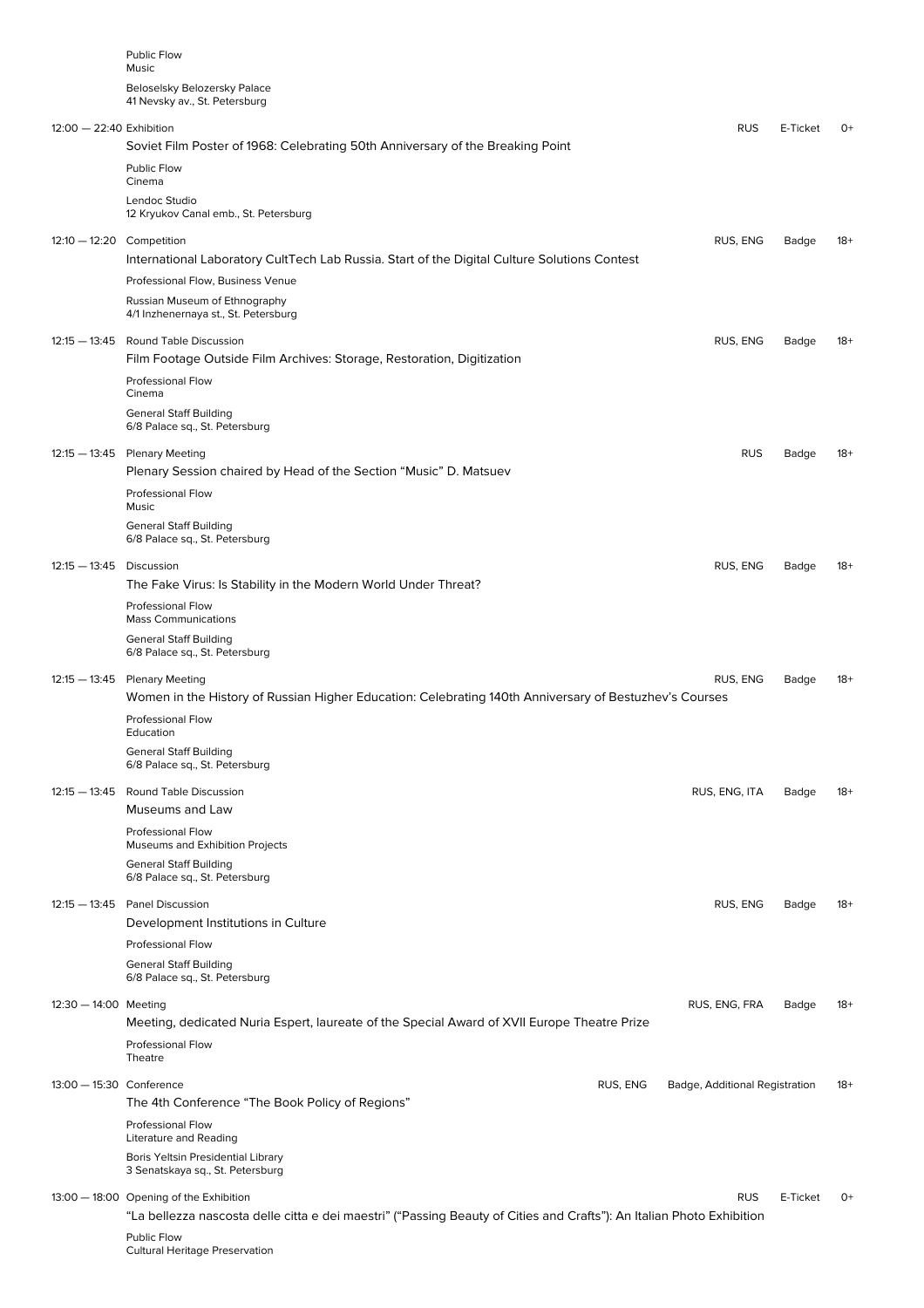|                            | 13:50 - 13:10 Signing of Accord                                                                                                                                                            | RUS, ENG      | Badge | 18+   |
|----------------------------|--------------------------------------------------------------------------------------------------------------------------------------------------------------------------------------------|---------------|-------|-------|
|                            | Signing of agreements on cooperation of the victory museum (federal state budget institution of culture "central museum of the<br>great patriotic war of 1941-1945") with partners         |               |       |       |
|                            | Professional Flow, Business Venue                                                                                                                                                          |               |       |       |
|                            | Russian Museum of Ethnography<br>4/1 Inzhenernaya st., St. Petersburg                                                                                                                      |               |       |       |
|                            | 14:00 - 14:20 Opening of the Exhibition                                                                                                                                                    | RUS, ENG      | Badge | 18+   |
|                            | Italian Film as Seen Through Lens of TASS                                                                                                                                                  |               |       |       |
|                            | <b>Professional Flow</b><br><b>Mass Communications</b>                                                                                                                                     |               |       |       |
|                            | <b>General Staff Building</b><br>6/8 Palace sq., St. Petersburg                                                                                                                            |               |       |       |
|                            |                                                                                                                                                                                            |               |       |       |
| 14:00 - 14:40 Presentation | Presentation of Russian national competition for awards in the field of Contemporary Classical Art "Tradition"                                                                             | <b>RUS</b>    | Badge | $18+$ |
|                            | <b>Professional Flow</b>                                                                                                                                                                   |               |       |       |
|                            | <b>General Staff Building</b>                                                                                                                                                              |               |       |       |
|                            | 6/8 Palace sq., St. Petersburg                                                                                                                                                             |               |       |       |
|                            | 14:00 - 15:30 Plenary Meeting                                                                                                                                                              | RUS, ENG, ITA | Badge | $18+$ |
|                            | Plenary Session of "The Festival of Festivals" Direction<br><b>Professional Flow</b>                                                                                                       |               |       |       |
|                            | <b>General Staff Building</b>                                                                                                                                                              |               |       |       |
|                            | 6/8 Palace sq., St. Petersburg                                                                                                                                                             |               |       |       |
| 14:00 - 15:30 Session      |                                                                                                                                                                                            | RUS, ENG      | Badge | 18+   |
|                            | Global Space for Cultural Exchange                                                                                                                                                         |               |       |       |
|                            | <b>Professional Flow</b><br>Cultural industries and urban science                                                                                                                          |               |       |       |
|                            | <b>General Staff Building</b><br>6/8 Palace sq., St. Petersburg                                                                                                                            |               |       |       |
|                            | 14:00 - 15:30 Round Table Discussion<br>Crimea's Southern Coast: World Heritage Territory                                                                                                  | RUS, ENG      | Badge | $18+$ |
|                            | Professional Flow                                                                                                                                                                          |               |       |       |
|                            | <b>Cultural Heritage Preservation</b><br><b>General Staff Building</b>                                                                                                                     |               |       |       |
|                            | 6/8 Palace sq., St. Petersburg                                                                                                                                                             |               |       |       |
| 14:00 - 15:30 Presentation |                                                                                                                                                                                            | RUS, ENG      | Badge | $18+$ |
|                            | Presentation of the program of the International Theatre Olympics 2019                                                                                                                     |               |       |       |
|                            | Professional Flow<br>Theatre                                                                                                                                                               |               |       |       |
|                            | <b>General Staff Building</b>                                                                                                                                                              |               |       |       |
|                            | 6/8 Palace sq., St. Petersburg                                                                                                                                                             |               |       |       |
| 14:00 - 15:30 Workshop     | Museum. Shot by Shot                                                                                                                                                                       | <b>RUS</b>    | Badge | $18+$ |
|                            | <b>Professional Flow</b>                                                                                                                                                                   |               |       |       |
|                            | St. Petersburg State University of Film and Television                                                                                                                                     |               |       |       |
|                            | 22 Bukharestskaya st., St. Petersburg                                                                                                                                                      |               |       |       |
| 14:00 - 15:30 Discussion   |                                                                                                                                                                                            | RUS, ENG      | Badge | 18+   |
|                            | Mass Communications Present: the Internet World!<br><b>Professional Flow</b>                                                                                                               |               |       |       |
|                            | <b>Mass Communications</b>                                                                                                                                                                 |               |       |       |
|                            | <b>General Staff Building</b><br>6/8 Palace sq., St. Petersburg                                                                                                                            |               |       |       |
|                            | 14:00 - 16:00 Round Table Discussion                                                                                                                                                       | RUS, ITA      | Badge | 18+   |
|                            | A Poet Inspired by the Future. On the Role of Book and Magazine Publications in Celebrating the Memory of the Persecuted Poet<br>Boris Kornilov, Presentation of the Annual Kornilov Prize |               |       |       |
|                            | <b>Professional Flow</b><br>Literature and Reading                                                                                                                                         |               |       |       |
|                            | Vladimir Mayakovsky Central City Public Library: Fontanka 46                                                                                                                               |               |       |       |
|                            | 46 Fontanka River emb., St. Petersburg                                                                                                                                                     |               |       |       |
|                            | 14:00 - 16:00 Round Table Discussion                                                                                                                                                       | RUS, ENG      | Badge | $18+$ |
|                            | Kronstadt fortress. The preservation of the monument by contemporary usage                                                                                                                 |               |       |       |
|                            | <b>Architect's House</b><br>52 Bolshaya Morskaya st., St. Petersburg                                                                                                                       |               |       |       |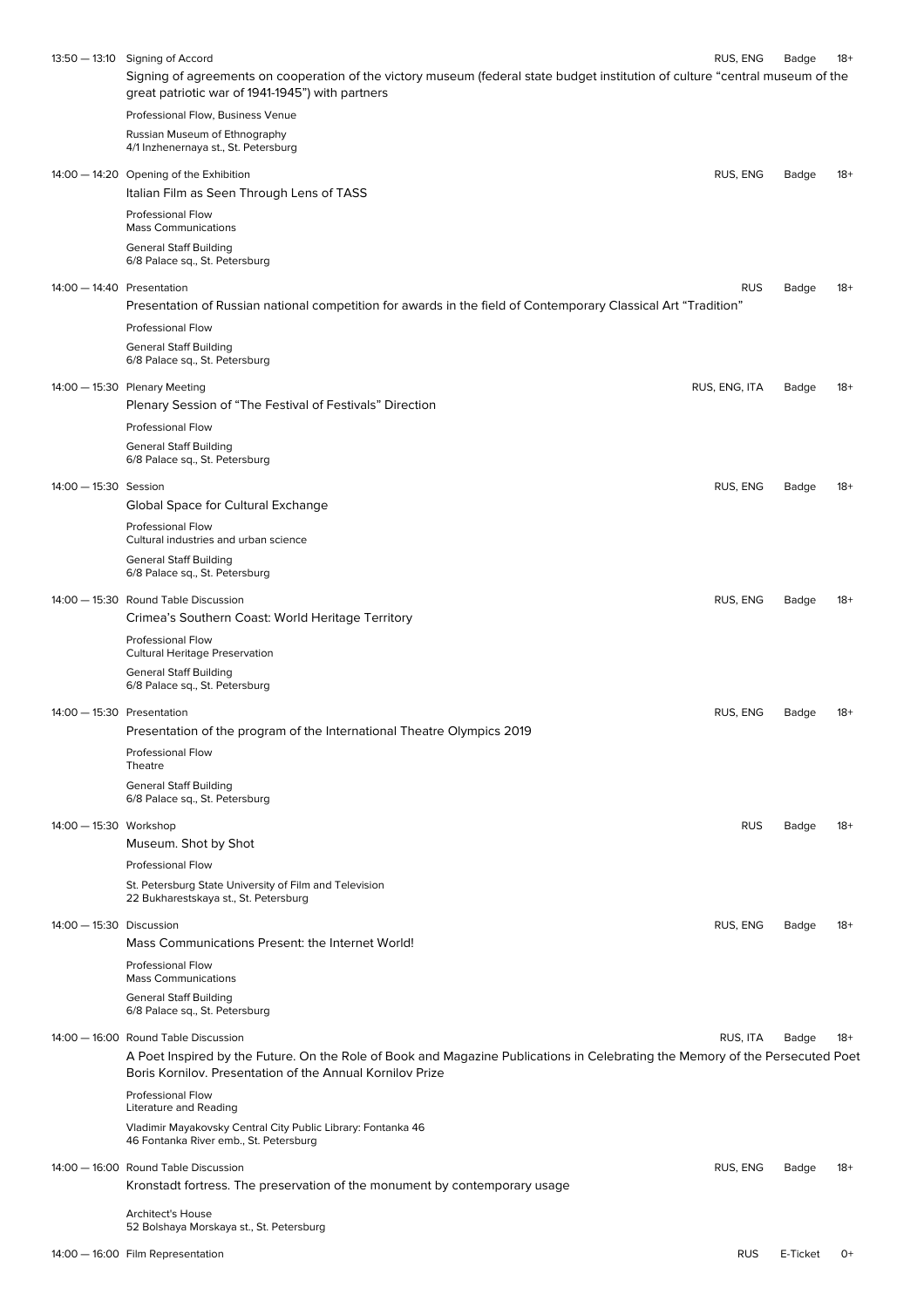|                                | Screening of the film-ballet Tchaikovsky. PRO et CONTRA»                                                                                    |                                |            |                 |       |
|--------------------------------|---------------------------------------------------------------------------------------------------------------------------------------------|--------------------------------|------------|-----------------|-------|
|                                | Public Flow<br><b>Ballet and Dance</b>                                                                                                      |                                |            |                 |       |
|                                | "Lenfilm" Studios                                                                                                                           |                                |            |                 |       |
|                                | 10 Kamenoostrovsky av., St. Petersburg                                                                                                      |                                |            |                 |       |
| 14:20 - 15:30 Lecture<br>video | Lecture by the Minister of culture of the Russian Federation Vladimir Medinsky                                                              | RUS, ENG                       |            | Badge, E-Ticket | 18+   |
|                                | Professional Flow, Culture 2.0                                                                                                              |                                |            |                 |       |
|                                | Manege Central Exhibition Hall<br>1 St. Isaac's sq., St. Petersburg                                                                         |                                |            |                 |       |
|                                | 14:20 - 15:40 Panel Discussion<br>Brands in Culture: from Personal Branding to Country Positioning. Communication platform IPQuorum.Culture |                                | RUS, ENG   | Badge           | $18+$ |
|                                | Professional Flow, Business Venue                                                                                                           |                                |            |                 |       |
|                                | Russian Museum of Ethnography<br>4/1 Inzhenernaya st., St. Petersburg                                                                       |                                |            |                 |       |
| 14:30 - 16:00 Lecture          |                                                                                                                                             | RUS, ENG, FRA                  |            | Badge           | $18+$ |
|                                | General Assembly of the International Association of Theatre Critics                                                                        |                                |            |                 |       |
|                                | Professional Flow                                                                                                                           |                                |            |                 |       |
|                                | Theatre                                                                                                                                     |                                |            |                 |       |
| 14:30 - 17:00 Conference       | Cultural itineraries of the Slavic world on the map of Europe                                                                               |                                | RUS, ENG   | Badge           | 18+   |
|                                | <b>Professional Flow</b>                                                                                                                    |                                |            |                 |       |
|                                | <b>Cultural Tourism</b><br>St. Petersburg State Academic Capella                                                                            |                                |            |                 |       |
|                                | 20 Moyka River emb., St. Petersburg                                                                                                         |                                |            |                 |       |
| 15:00 - 16:00 Excursion        | Italian architects of St. Petersburg: Antonio Rinaldi, Carlo Rossi, Giacomo Quarenghi, Bartolomeo Rastrelli                                 |                                | <b>RUS</b> | E-Ticket        | 0+    |
|                                | Public Flow                                                                                                                                 |                                |            |                 |       |
|                                | Education                                                                                                                                   |                                |            |                 |       |
| 15:00 - 16:30 Discussion       | Andrey Rublev's Heritage in Monument Protection in Russia: Florensky/Baranovsky/Modernity                                                   |                                | <b>RUS</b> | Badge           | $18+$ |
|                                | <b>Professional Flow</b>                                                                                                                    |                                |            |                 |       |
|                                | <b>Architect's House</b><br>52 Bolshaya Morskaya st., St. Petersburg                                                                        |                                |            |                 |       |
| 15:00 - 16:30 Discussion       |                                                                                                                                             |                                | <b>RUS</b> | Badge           | 0+    |
|                                | To Read or not to Read                                                                                                                      |                                |            |                 |       |
|                                |                                                                                                                                             |                                |            |                 | $0+$  |
| 15:00 - 16:30 Exhibition       | Russian-Italian Art Exhibition (students works)                                                                                             |                                | <b>RUS</b> | E-Ticket        |       |
|                                | <b>Public Flow</b><br>Fine Arts                                                                                                             |                                |            |                 |       |
|                                | Scientific-Research Museum of the Russian Academy of Arts<br>17 Universitetskaya emb., St. Petersburg                                       |                                |            |                 |       |
|                                | 15:00 - 17:00 Panel Discussion                                                                                                              | RUS, ENG, FRA                  |            | Badge           | -18   |
|                                | Glorious history - from the past to the future<br><b>Professional Flow</b>                                                                  |                                |            |                 |       |
|                                | <b>Cultural Heritage Preservation</b><br>Elena Obraztsova Cultural Center<br>65 Nevsky av., St. Petersburg                                  |                                |            |                 |       |
|                                |                                                                                                                                             |                                |            |                 |       |
|                                | 15:00 - 18:00 Public Reading<br>For the Benefit of Homeland                                                                                 |                                | <b>RUS</b> | Badge           | $O+$  |
|                                | M. Gorky House of scientists of the Russian Academy of Sciences<br>Palace emb., 26, St. Peterburg                                           |                                |            |                 |       |
| 15:00 - 18:00 Symposium        | RUS, ENG, ITA<br>Information. Society. Development: International Ties of Libraries                                                         | Badge, Additional Registration |            |                 | $18+$ |
|                                | <b>Professional Flow</b><br>Literature and Reading                                                                                          |                                |            |                 |       |
|                                | National Library of Russia: Main Building<br>18 Sadovaya st., St. Petersburg                                                                |                                |            |                 |       |
| $15:30 - 16:00$ Presentation   |                                                                                                                                             |                                | <b>RUS</b> | Badge           | -18   |
|                                | BeProducer: International blockchain platform as an instrument of turning a spectator into a co-producer                                    |                                |            |                 |       |
|                                | Professional Flow<br>Cinema                                                                                                                 |                                |            |                 |       |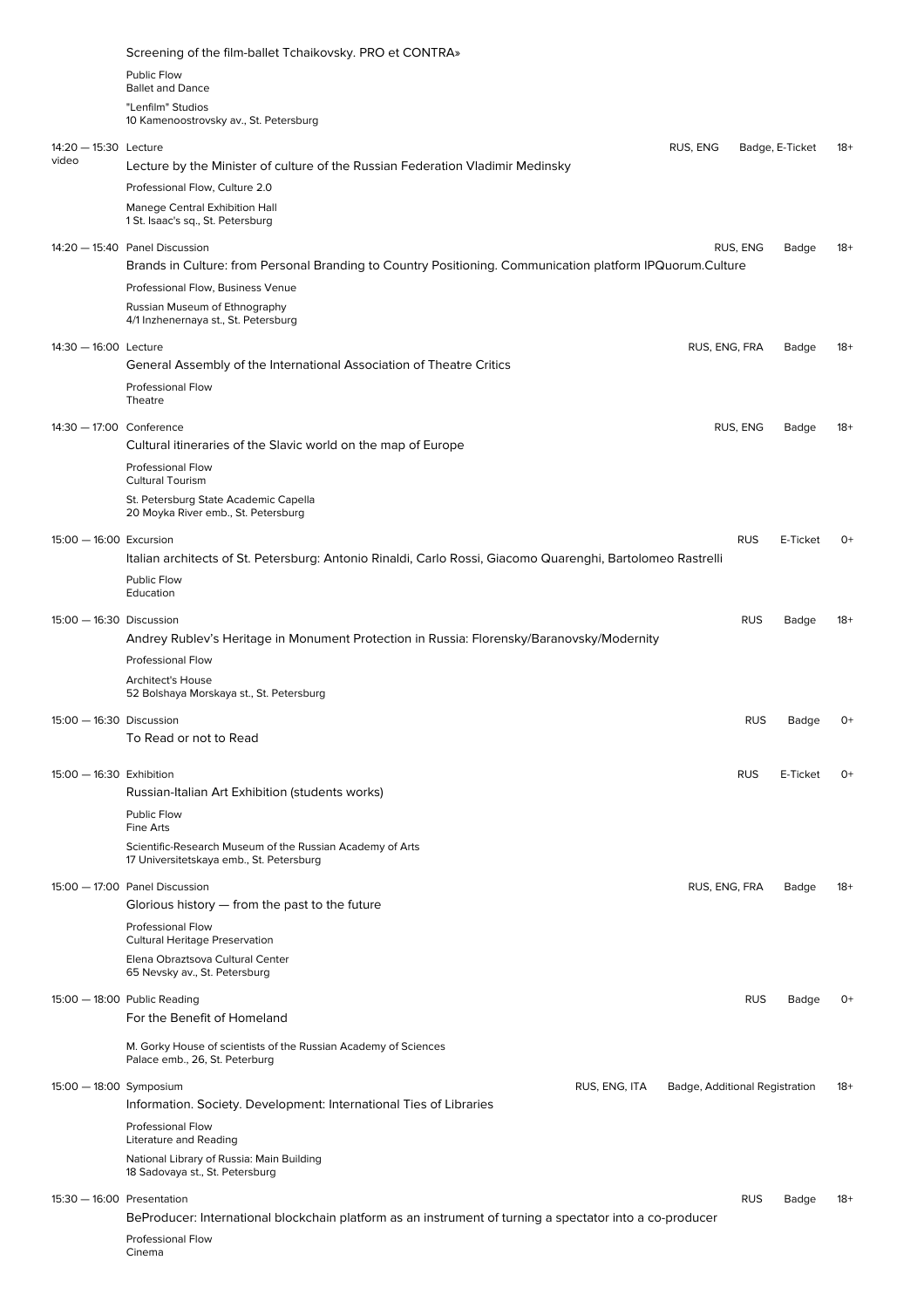|       | 4/1 Inzhenernaya st., St. Petersburg                                                                                                                                                      |                   |          |       |
|-------|-------------------------------------------------------------------------------------------------------------------------------------------------------------------------------------------|-------------------|----------|-------|
|       | 15:30 - 17:00 Round Table Discussion                                                                                                                                                      | RUS, ENG, ITA     | Badge    | $18+$ |
|       | Marketing as Instrument for Positioning and Promotion of Cultural Heritage of the Region with the Goal of Improving Investment<br>Attractiveness of the Territory: Experience of Ital     |                   |          |       |
|       | Professional Flow<br><b>Cultural Heritage Preservation</b>                                                                                                                                |                   |          |       |
|       | Russian Museum of Ethnography<br>4/1 Inzhenernaya st., St. Petersburg                                                                                                                     |                   |          |       |
|       | 16:00 - 17:30 Exhibition                                                                                                                                                                  | <b>RUS</b>        | E-Ticket | $O+$  |
|       | I am a Free Spirit                                                                                                                                                                        |                   |          |       |
|       | Public Flow                                                                                                                                                                               |                   |          |       |
|       | The National Pushkin Museum: The Gavrila Derzhavin Estate Museum<br>118 Fontanka River emb., St. Petersburg                                                                               |                   |          |       |
|       | 16:00 - 17:30 Lecture                                                                                                                                                                     | RUS, JPN          | E-Ticket | 0+    |
| video | Lecture by Kiyoshi Kurosawa                                                                                                                                                               |                   |          |       |
|       | Public Flow, Culture 2.0                                                                                                                                                                  |                   |          |       |
|       | Manege Central Exhibition Hall<br>1 St. Isaac's sq., St. Petersburg                                                                                                                       |                   |          |       |
|       | 16:00 - 18:00 Exhibition                                                                                                                                                                  | <b>RUS</b>        | E-Ticket | 0+    |
|       | The opening ceremony of the exhibition "Favorites. Collection of the State Museum of the History of St. Petersburg "To the 100th<br>anniversary of the creation of the Museum of the City |                   |          |       |
|       | <b>Public Flow</b><br>Museums and Exhibition Projects                                                                                                                                     |                   |          |       |
|       | 16:00 - 19:00 Conference                                                                                                                                                                  | <b>RUS</b>        | Badge    | 18+   |
|       | Modern Educational Technologies of Staff Training for Cinema and Television. World Best Practices                                                                                         |                   |          |       |
|       | Professional Flow                                                                                                                                                                         |                   |          |       |
|       | St. Petersburg State University of Film and Television<br>22 Bukharestskaya st., St. Petersburg                                                                                           |                   |          |       |
|       | $16:20 - 16:50$ Presentation                                                                                                                                                              | RUS, ENG          | Badge    | $18+$ |
|       | Blockchain-project "My Tretyakov"                                                                                                                                                         |                   |          |       |
|       | Professional Flow, Business Venue                                                                                                                                                         |                   |          |       |
|       | Russian Museum of Ethnography<br>4/1 Inzhenernaya st., St. Petersburg                                                                                                                     |                   |          |       |
|       | 16:30 - 18:00 Official Program<br>RUS, ENG, ARA, ITA                                                                                                                                      | Badge, Invitation |          | $18+$ |
|       | Plenary session of the VII St. Petersburg International Cultural Forum "Culture as Country's Strategic Potential"                                                                         |                   |          |       |
|       | Professional Flow                                                                                                                                                                         |                   |          |       |
|       | <b>General Staff Building</b><br>6/8 Palace sq., St. Petersburg                                                                                                                           |                   |          |       |
|       | 16:30 - 18:00 Film Representation                                                                                                                                                         | <b>RUS</b>        | E-Ticket | $O+$  |
|       | Screening of documentary film "Let the World Hear" and discussion on the topic "Social cinema: destiny of the protagonist and<br>impact on society"                                       |                   |          |       |
|       | Public Flow<br>Cinema                                                                                                                                                                     |                   |          |       |
|       | "Lenfilm" Studios<br>10 Kamenoostrovsky av., St. Petersburg                                                                                                                               |                   |          |       |
|       | $17:00 - 18:00$ Presentation                                                                                                                                                              | RUS, ENG          | E-Ticket | 0+    |
|       | Presentation of the book "Equestrian circus in painting and graphics"                                                                                                                     |                   |          |       |
|       | Public Flow                                                                                                                                                                               |                   |          |       |
|       | <b>Circus and Street Theatre</b>                                                                                                                                                          |                   |          |       |
|       | The Great St. Petersburg State Circus<br>Fontanka riv. emb., 3 A, St. Petersburg                                                                                                          |                   |          |       |
|       | 17:00 - 18:30 Meeting                                                                                                                                                                     | <b>RUS</b>        | Badge    | $18+$ |
|       | An open interview with Valery Fokin, dedicated to 50th anniversary of his professional career                                                                                             |                   |          |       |
|       | Professional Flow<br>Theatre                                                                                                                                                              |                   |          |       |
|       | New Stage of the Alexandrinsky Theatre<br>49A Fontanka River emb., St. Petersburg                                                                                                         |                   |          |       |
|       | 17:00 - 18:30 Festival                                                                                                                                                                    | <b>RUS</b>        | E-Ticket | 0+    |
|       | Russian National Professional Award "Faces of the Theatre of Masses"                                                                                                                      |                   |          |       |
|       | Public Flow                                                                                                                                                                               |                   |          |       |
|       | $17:00 - 18:30$ Presentation                                                                                                                                                              | <b>RUS</b>        | E-Ticket | 0+    |

Russian Museum of Ethnography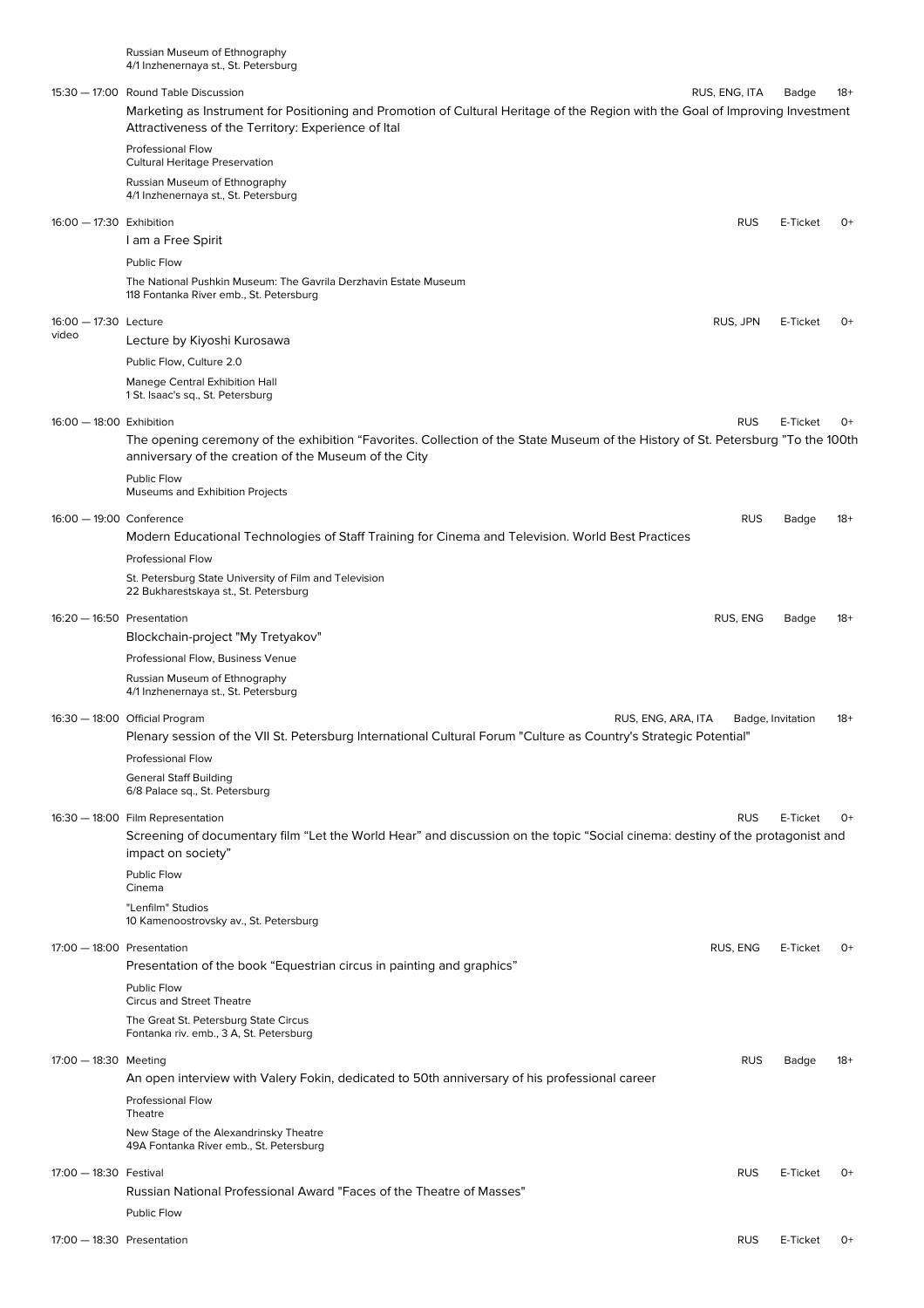|                                   | Presentation of the book "Between hell and heaven" by director Alexander Mitta                                                                                                  |            |                      |       |
|-----------------------------------|---------------------------------------------------------------------------------------------------------------------------------------------------------------------------------|------------|----------------------|-------|
|                                   | Public Flow                                                                                                                                                                     |            |                      |       |
|                                   | Cinema                                                                                                                                                                          |            |                      |       |
|                                   | Bookstore "Order of words"<br>Emb. riv. Fontanka, 15, St. Petersburg                                                                                                            |            |                      |       |
| 17:00 — 19:30 Workshop            |                                                                                                                                                                                 | <b>RUS</b> | E-Ticket             | $16+$ |
|                                   | Special Theatre. A Theatre Lab for Blind and Visually Impaired People                                                                                                           |            |                      |       |
|                                   | Public Flow<br>Theatre                                                                                                                                                          |            |                      |       |
| 18:00 - 19:30 Presentation        |                                                                                                                                                                                 | <b>RUS</b> | Badge                | $18+$ |
|                                   | Laboratory of Baroque Dance in Russia: Results of 12 Year-Long Work                                                                                                             |            |                      |       |
|                                   | <b>Professional Flow</b><br><b>Ballet and Dance</b>                                                                                                                             |            |                      |       |
|                                   | Vaganova Ballet Academy<br>2 Rossi st., St. Petersburg                                                                                                                          |            |                      |       |
| 18:00 - 19:30 Meeting             |                                                                                                                                                                                 | <b>RUS</b> | E-Ticket             | $16+$ |
|                                   | Creative evening "The whole world is a theater!" Big ballet in sketches and memoirs. Presentation of the book "Life in Ballet. Family<br>chronicles of Plisetsky and Messerer " |            |                      |       |
|                                   | Public Flow<br>Literature and Reading                                                                                                                                           |            |                      |       |
|                                   | Bookvoed<br>46 Nevsky av., St. Petersburg                                                                                                                                       |            |                      |       |
|                                   | 18:00 - 19:30 Official Program                                                                                                                                                  | <b>RUS</b> | Badge                | $18+$ |
|                                   | Presidium Meeting of ICOM Russia                                                                                                                                                |            |                      |       |
|                                   | Professional Flow<br>Museums and Exhibition Projects                                                                                                                            |            |                      |       |
|                                   | <b>General Staff Building</b><br>6/8 Palace sq., St. Petersburg                                                                                                                 |            |                      |       |
|                                   | 18:00 - 19:30 Opening of the Exhibition<br>Amazing Movement. Giovanni Paisiello and Domenico Cimarosa at the court of Catherine II                                              | RUS, ITA   | Invitation, E-Ticket | $O+$  |
|                                   | <b>Festival Program</b><br>Italy                                                                                                                                                |            |                      |       |
|                                   | <b>Hermitage Theatre</b><br>34 Palace emb., St. Petersburg                                                                                                                      |            |                      |       |
|                                   | 18:00 - 19:30 Round Table Discussion<br>Roundtable Discussion «Russia-Austria Cultural Bridge»                                                                                  | <b>RUS</b> | Badge                | $18+$ |
|                                   | <b>Professional Flow</b><br>Music                                                                                                                                               |            |                      |       |
|                                   | Sheremetev Palace: Museum of Music<br>34 Fontanka River emb., St. Petersburg                                                                                                    |            |                      |       |
| 18:00 - 19:30 Discussion<br>video | Cinema and Culture: Influence of Young Film Directors on Culture                                                                                                                | RUS, ENG   | E-Ticket             | $0+$  |
|                                   | Public Flow, Culture 2.0                                                                                                                                                        |            |                      |       |
|                                   | Manege Central Exhibition Hall<br>1 St. Isaac's sq., St. Petersburg                                                                                                             |            |                      |       |
| 18:15 — 19:15                     | Opening of the Exhibition<br>"Coast of Dreams". Project of the Likhachev Foundation "Crimea's Southern Coast: World Heritage Territory"                                         | RUS, ENG   | Badge, Invitation    | $18+$ |
|                                   | Professional Flow<br>Museums and Exhibition Projects, Cultural Heritage Preservation                                                                                            |            |                      |       |
|                                   | <b>General Staff Building</b><br>6/8 Palace sq., St. Petersburg                                                                                                                 |            |                      |       |
| 18:30 — 19:30 Festival            |                                                                                                                                                                                 | <b>RUS</b> | E-Ticket             | $0+$  |
|                                   | The 6th World Folklore International Council of the Organization of Festivals of Folklore and Traditional Arts (CIOFF)                                                          |            |                      |       |
|                                   | Public Flow                                                                                                                                                                     |            |                      |       |
|                                   | <b>General Staff Building</b><br>6/8 Palace sq., St. Petersburg                                                                                                                 |            |                      |       |
| 18:30 - 20:00 Concert             |                                                                                                                                                                                 | <b>RUS</b> | E-Ticket             | $O+$  |
|                                   | Amazing Movement. Giovanni Paisiello and Domenico Cimarosa at the court of Catherine II                                                                                         |            |                      |       |
|                                   | Public Flow<br>Music, Italy                                                                                                                                                     |            |                      |       |
|                                   | <b>Hermitage Theatre</b><br>34 Palace emb., St. Petersburg                                                                                                                      |            |                      |       |
| 19:00 - 20:00 Performance         |                                                                                                                                                                                 | RUS, ENG   | E-Ticket             | $O+$  |
|                                   | Theater Shows The International Student Theater Festival: Stanford Theater (USA)                                                                                                |            |                      |       |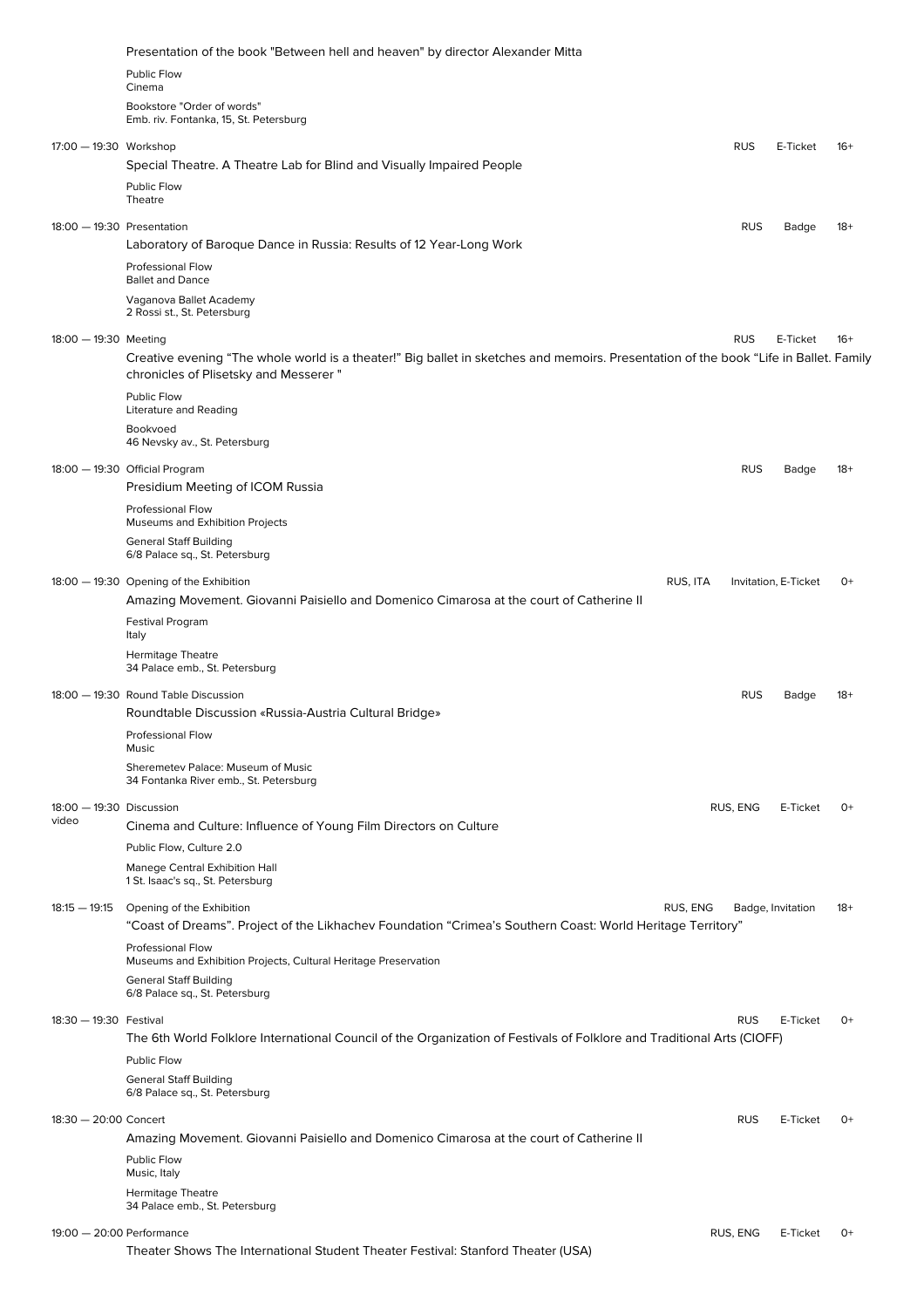| <b>Public Flow</b><br>Education<br>Tovstonogov Bolshoi Drama Theatre                                                                                                     |            |          |       |
|--------------------------------------------------------------------------------------------------------------------------------------------------------------------------|------------|----------|-------|
| 65 Fontanka River emb., St. Petersburg<br>19:00 - 20:30 Lecture<br>New forms of public-private partnership for the empowerment of cultural heritage                      | RUS, ENG   | E-Ticket | 0+    |
| Public Flow<br><b>Cultural Heritage Preservation</b><br>Center for Art and Music of the Vladimir Mayakovsky Central City Public Library<br>20 Nevsky av., St. Petersburg |            |          |       |
| 19:00 - 20:30 Performance                                                                                                                                                | <b>RUS</b> | Ticket   | $16+$ |
| "Returns" program: Andrey Moguchy's "The Thunderstorm"                                                                                                                   |            |          |       |
| <b>Festival Program</b><br>Tovstonogov Bolshoi Drama Theatre<br>65 Fontanka River emb., St. Petersburg                                                                   |            |          |       |
| 19:00 - 20:30 Performance                                                                                                                                                | <b>RUS</b> | Ticket   | $18+$ |
| Performance "Schweik. The Comeback" by Valery Fokin, laureate of XVII Europe Theatre Prize                                                                               |            |          |       |
| <b>Festival Program</b><br>Main Stage of the Alexandrinsky Theatre<br>6 Ostrovsky sq., St. Petersburg                                                                    |            |          |       |
| 19:00 - 20:30 Performance                                                                                                                                                | <b>RUS</b> | Ticket   | $12+$ |
| Inclusive play "Thunderstorm - habitat"                                                                                                                                  |            |          |       |
| Public Flow<br>Theatre                                                                                                                                                   |            |          |       |
| Theatre "Na Liteynom"<br>51 Liteyni av., St. Petersburg                                                                                                                  |            |          |       |
| 19:00 - 20:30 Concert<br>Joint concert of students of the St. Petersburg Conservatory and the Conservatory. J. Rossini Pesaro (Italy)                                    | <b>RUS</b> | E-Ticket | $O+$  |
| Public Flow<br>Education                                                                                                                                                 |            |          |       |
| St. Petersburg State Conservatory<br>2 Glinki st., St. Petersburg                                                                                                        |            |          |       |
| 19:00 - 20:30 Concert                                                                                                                                                    | <b>RUS</b> | E-Ticket | 0+    |
| Qatar Philharmonic Orchestra Concert "Twenty Eight"                                                                                                                      |            |          |       |
| Public Flow<br>Music, Qatar<br>St. Petersburg State Academic Capella                                                                                                     |            |          |       |
| 20 Moyka River emb., St. Petersburg                                                                                                                                      |            |          |       |
| 19:00 - 20:30 Film Representation<br>The public talk with Paolo Genovese and Franco Montini. Special screening of the film "The Place"                                   | <b>RUS</b> | E-Ticket | 0+    |
| <b>Festival Program</b><br>"Rodina" Cinema Centre<br>12 Karavannaya st., St. Petersburg                                                                                  |            |          |       |
| 19:00 - 20:30 Concert                                                                                                                                                    | <b>RUS</b> | Badge    | $18+$ |
| Young talents of the XXI century                                                                                                                                         |            |          |       |
| <b>Professional Flow</b><br>Fine Arts                                                                                                                                    |            |          |       |
| Scientific-Research Museum of the Russian Academy of Arts<br>17 Universitetskaya emb., St. Petersburg                                                                    |            |          |       |
| 19:00 - 20:30 Meeting<br>An evening with Kiyoshi Kurosawa and special screening of the film "Journey to the shore"<br>Public Flow                                        | RUS, ENG   | E-Ticket | -18   |
| Cinema                                                                                                                                                                   |            |          |       |
| Bookstore "Order of words"<br>Emb. riv. Fontanka, 15, St. Petersburg                                                                                                     |            |          |       |
| 19:00 - 21:00 Film Representation<br>World carnivals: round-the-world trip                                                                                               | RUS, ENG   | E-Ticket | 0+    |
| Public Flow<br><b>Circus and Street Theatre</b>                                                                                                                          |            |          |       |
| 19:00 - 22:00 Film Representation                                                                                                                                        | <b>RUS</b> | E-Ticket | $O+$  |
| A retrospective "View of Soviet film in 1968: In Anticipation of changes"                                                                                                |            |          |       |
| Public Flow<br>Cinema<br>Lendoc Studio                                                                                                                                   |            |          |       |
|                                                                                                                                                                          |            |          |       |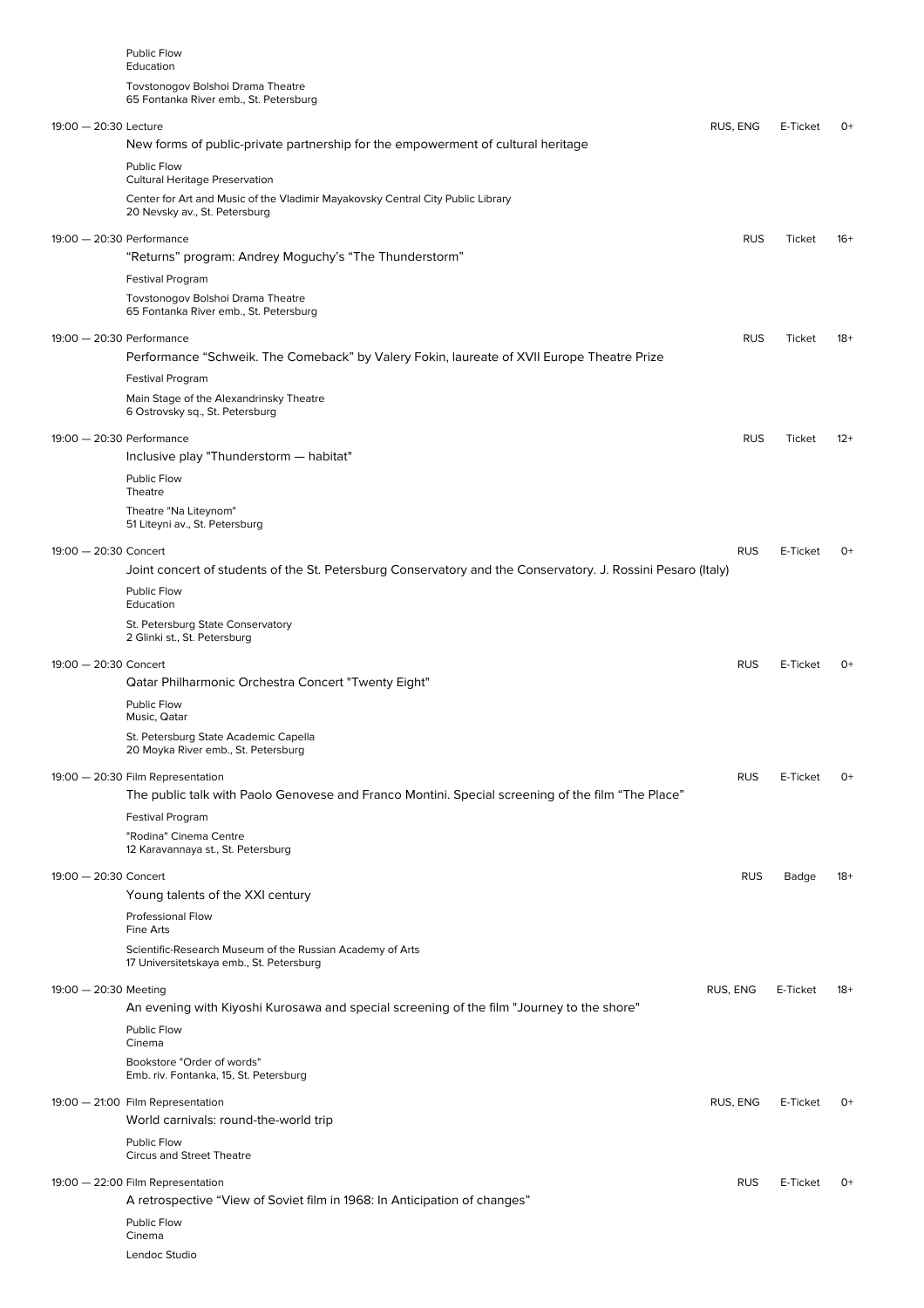|                              | 12 Kryukov Canal emb., St. Petersburg                                                                            |               |          |       |
|------------------------------|------------------------------------------------------------------------------------------------------------------|---------------|----------|-------|
| $19:30 - 21:00$ Presentation |                                                                                                                  | <b>RUS</b>    | E-Ticket | 0+    |
|                              | Presentation of the book "Unknown blockade: the path to the islands"                                             |               |          |       |
|                              | Public Flow                                                                                                      |               |          |       |
|                              | <b>General Staff Building</b><br>6/8 Palace sq., St. Petersburg                                                  |               |          |       |
|                              | 19:30 - 21:00 Film Representation                                                                                | <b>RUS</b>    | E-Ticket | 0+    |
|                              | Man from the moon                                                                                                |               |          |       |
|                              | <b>Public Flow</b><br>Cinema                                                                                     |               |          |       |
|                              | <b>General Staff Building</b>                                                                                    |               |          |       |
|                              | 6/8 Palace sq., St. Petersburg                                                                                   |               |          |       |
| 19:30 - 21:00 Lecture        |                                                                                                                  | <b>RUS</b>    | E-Ticket | $0+$  |
|                              | Location of St. Petersburg - Russia's strategic potential                                                        |               |          |       |
|                              | Public Flow                                                                                                      |               |          |       |
|                              | <b>General Staff Building</b><br>6/8 Palace sq., St. Petersburg                                                  |               |          |       |
|                              | 19:30 - 21:00 Film Representation                                                                                | <b>RUS</b>    | Badge    | $18+$ |
|                              | Retrospective screening of Valery Fokin's theatre production "Ivan Fyodorovich Shponka and His Aunt"             |               |          |       |
|                              | <b>Professional Flow</b>                                                                                         |               |          |       |
|                              | Theatre                                                                                                          |               |          |       |
|                              | New Stage of the Alexandrinsky Theatre<br>49A Fontanka River emb., St. Petersburg                                |               |          |       |
| 19:30 - 21:00 Exhibition     |                                                                                                                  | <b>RUS</b>    | Badge    | $18+$ |
|                              | Young talents of the XXI century                                                                                 |               |          |       |
|                              | <b>Professional Flow</b><br>Fine Arts                                                                            |               |          |       |
|                              | Ilya Repin St. Petersburg Academy of Fine Art                                                                    |               |          |       |
|                              | 17 Universitetskaya emb., St. Petersburg                                                                         |               |          |       |
| 19:45 - 01:00 Marathon       |                                                                                                                  | <b>RUS</b>    | E-Ticket | -16+  |
|                              | Intellectual Marathon Here and Now. How contemporary is contemporary art? Museums. Theatre. Cinema. Music.       |               |          |       |
|                              | Public Flow<br>Museums and Exhibition Projects                                                                   |               |          |       |
|                              | <b>General Staff Building</b>                                                                                    |               |          |       |
|                              | 6/8 Palace sq., St. Petersburg                                                                                   |               |          |       |
| $19:45 - 21:15$ Presentation | The presentation of the book «Antonio Canova — Il segno della bellezza» («Antonio Canova — Sight of the beauty») | RUS, ITA      | E-Ticket | $O+$  |
|                              | Public Flow                                                                                                      |               |          |       |
|                              | Museums and Exhibition Projects, Italy                                                                           |               |          |       |
|                              | <b>General Staff Building</b><br>6/8 Palace sq., St. Petersburg                                                  |               |          |       |
| 20:00 - 21:30 Festival       |                                                                                                                  | <b>RUS</b>    | E-Ticket | 6+    |
|                              | Ethno Marathon Festival "National Collection"                                                                    |               |          |       |
|                              | Public Flow                                                                                                      |               |          |       |
|                              | Music                                                                                                            |               |          |       |
|                              | D. D. Shostakovich St. Petersburg Academic Philharmonia: Grand Hall<br>2 Mikhailovskaya st., St. Petersburg      |               |          |       |
|                              | 20:00 - 21:45 Film Representation                                                                                | RUS, ENG, ARA | E-Ticket | $O+$  |
|                              | <b>Qatar Short Films Screening</b>                                                                               |               |          |       |
|                              | Public Flow, Culture 2.0<br>Qatar                                                                                |               |          |       |
|                              | Manege Central Exhibition Hall                                                                                   |               |          |       |
|                              | 1 St. Isaac's sq., St. Petersburg                                                                                |               |          |       |
|                              | 20:15 - 21:00 Film Representation                                                                                | <b>RUS</b>    | E-Ticket | $O+$  |
|                              | Show presentation of the popular science film "City on the bones?"                                               |               |          |       |
|                              | Public Flow<br><b>General Staff Building</b>                                                                     |               |          |       |
|                              | 6/8 Palace sq., St. Petersburg                                                                                   |               |          |       |
| $21:00 - 22:00$ Performance  |                                                                                                                  | RUS, ENG      | E-Ticket | $O+$  |
|                              | Theater shows at the International students theater Festival "TurgenevFEST": Theater from Bandung (Indonesia)    |               |          |       |
|                              | Public Flow<br>Education                                                                                         |               |          |       |
|                              | Tovstonogov Bolshoi Drama Theatre                                                                                |               |          |       |
|                              | 65 Fontanka River emb., St. Petersburg                                                                           |               |          |       |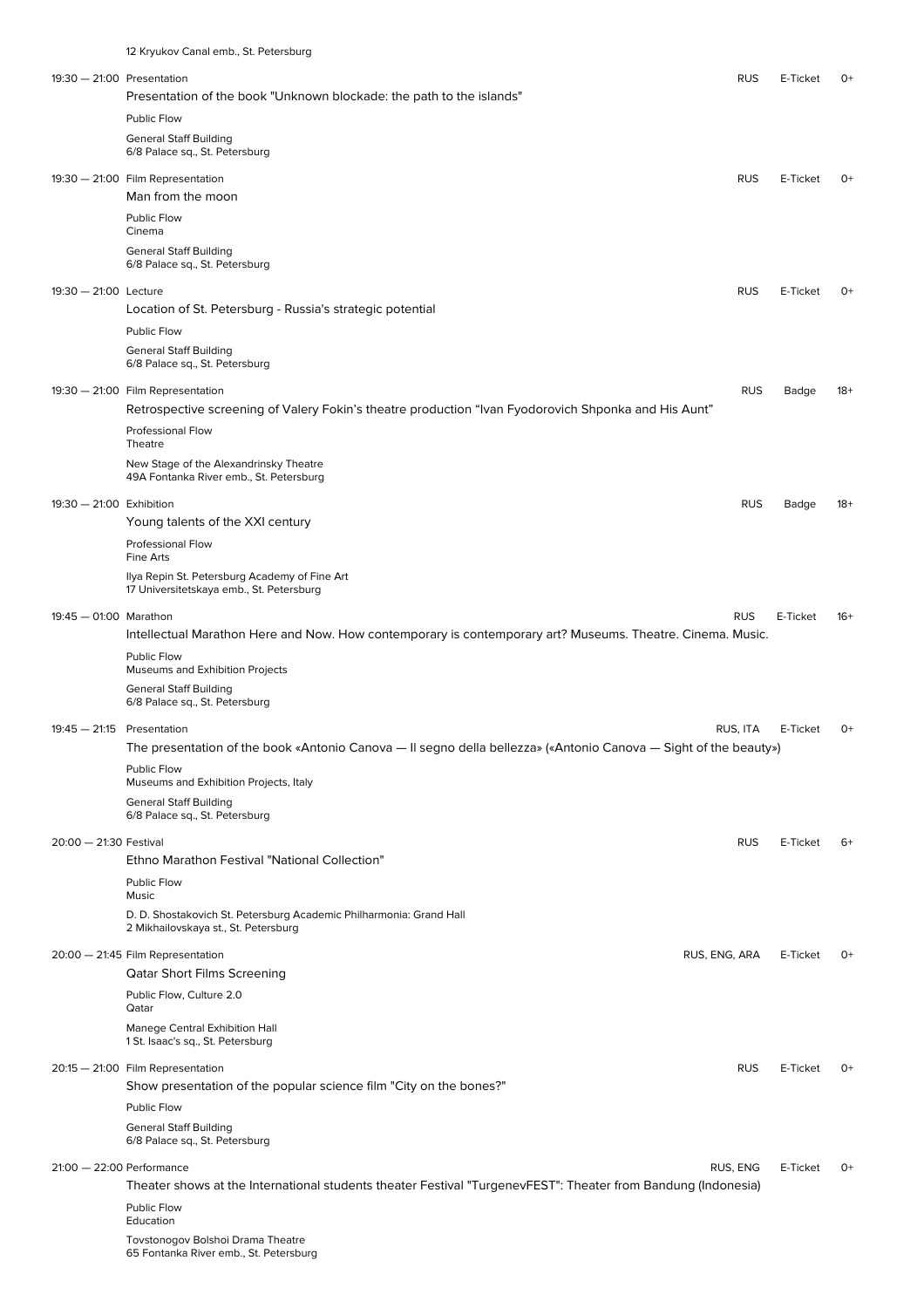| $21:00 - 23:00$ Ceremony     |                                                                                                                                                                                       | RUS, ENG                       |               | Badge, Invitation | $18+$ |
|------------------------------|---------------------------------------------------------------------------------------------------------------------------------------------------------------------------------------|--------------------------------|---------------|-------------------|-------|
|                              | "Patron of the year" National Awards Ceremony Transfer of the "relay" of the "Russian Seasons" International Cultural Project from<br>Italy to Germany Reception of Foreign Ministers |                                |               |                   |       |
|                              | Professional Flow, Business Venue                                                                                                                                                     |                                |               |                   |       |
|                              | Russian Museum of Ethnography<br>4/1 Inzhenernaya st., St. Petersburg                                                                                                                 |                                |               |                   |       |
| 22:00 - 23:30 Concert        |                                                                                                                                                                                       |                                | <b>RUS</b>    | E-Ticket          | 0+    |
|                              | Concert of VivaCello festival Concert of the X International Cello Festival VIVACELLO with the support of the Studio of<br>Contemporary Art "AZIA Plus"                               |                                |               |                   |       |
|                              | Public Flow<br>Music                                                                                                                                                                  |                                |               |                   |       |
|                              | St. Petersburg State Academic Capella<br>20 Moyka River emb., St. Petersburg                                                                                                          |                                |               |                   |       |
| 22:00 - 23:30 Concert        |                                                                                                                                                                                       |                                | <b>RUS</b>    | E-Ticket          | 0+    |
|                              | Concert – presentation of the Music Marathon – 2018                                                                                                                                   |                                |               |                   |       |
|                              | Public Flow<br>Music                                                                                                                                                                  |                                |               |                   |       |
|                              | Manege Central Exhibition Hall<br>1 St. Isaac's sq., St. Petersburg                                                                                                                   |                                |               |                   |       |
| 22:00 - 23:30 Performance    |                                                                                                                                                                                       | RUS, ENG, FRA                  |               | E-Ticket          | $18+$ |
|                              | Performance "Limits" by "CIRCUS CIRCOR", laureate of XV Europe Prize Theatrical Realities                                                                                             |                                |               |                   |       |
|                              | <b>Festival Program</b>                                                                                                                                                               |                                |               |                   |       |
|                              | <b>Baltic House Festival Theatre</b><br>4 Alexandrovsky park, St. Petersburg                                                                                                          |                                |               |                   |       |
| november<br>16               |                                                                                                                                                                                       |                                |               |                   |       |
|                              |                                                                                                                                                                                       |                                |               |                   |       |
| 10:00 - 11:30 Workshop       | <b>RUS</b>                                                                                                                                                                            | Badge, Additional Registration |               |                   | $18+$ |
|                              | Open portfolio review: photography in the new media<br><b>Professional Flow</b>                                                                                                       |                                |               |                   |       |
|                              | <b>Mass Communications</b>                                                                                                                                                            |                                |               |                   |       |
| 10:00 - 11:30 Session        | International Events as a Driver of Development of Cities and Regions                                                                                                                 |                                | RUS, ENG      | Badge             | $18+$ |
|                              | Professional Flow                                                                                                                                                                     |                                |               |                   |       |
|                              | Cultural industries and urban science<br>General Staff Building, Third courtyard<br>6/8 Palace sq., St. Petersburg                                                                    |                                |               |                   |       |
|                              | 10:00 - 11:30 Round Table Discussion                                                                                                                                                  |                                | RUS, ENG, ITA | Badge             | $18+$ |
|                              | Museums and Accessibility of Collections                                                                                                                                              |                                |               |                   |       |
|                              | Professional Flow<br>Museums and Exhibition Projects                                                                                                                                  |                                |               |                   |       |
|                              | <b>General Staff Building</b><br>6/8 Palace sq., St. Petersburg                                                                                                                       |                                |               |                   |       |
| 10:00 - 11:30 Discussion     |                                                                                                                                                                                       |                                | RUS, ENG, FRA | Badge             | $18+$ |
|                              | Meeting with Sidi Larbi Cherkaoui, laureate of XV Europe Prize Theatrical Realities<br><b>Professional Flow</b>                                                                       |                                |               |                   |       |
|                              | Theatre                                                                                                                                                                               |                                |               |                   |       |
|                              | 10:00 - 11:30 Panel Discussion<br>Russian animation industry in the world context. Discussion with international children's television leaders and media producers                    |                                | RUS, ENG      | Badge             | $18+$ |
|                              | <b>Professional Flow</b><br>Cinema                                                                                                                                                    |                                |               |                   |       |
|                              | <b>General Staff Building</b><br>6/8 Palace sq., St. Petersburg                                                                                                                       |                                |               |                   |       |
| $10:00 - 11:30$ Presentation | Welcome Day in Boris Eifman Dance Academy and presentation of the Children's Dance Theatre                                                                                            |                                | <b>RUS</b>    | E-Ticket          | $0+$  |
|                              | Public Flow<br><b>Ballet and Dance</b>                                                                                                                                                |                                |               |                   |       |
|                              | 10:00 - 11:30 Round Table Discussion                                                                                                                                                  |                                | RUS, ENG, FRA | Badge             | $18+$ |
|                              | Cult&Tech: New Economics of Content                                                                                                                                                   |                                |               |                   |       |
|                              | Professional Flow                                                                                                                                                                     |                                |               |                   |       |
|                              | <b>Mass Communications</b><br><b>General Staff Building</b>                                                                                                                           |                                |               |                   |       |
|                              | 6/8 Palace sq., St. Petersburg                                                                                                                                                        |                                |               |                   |       |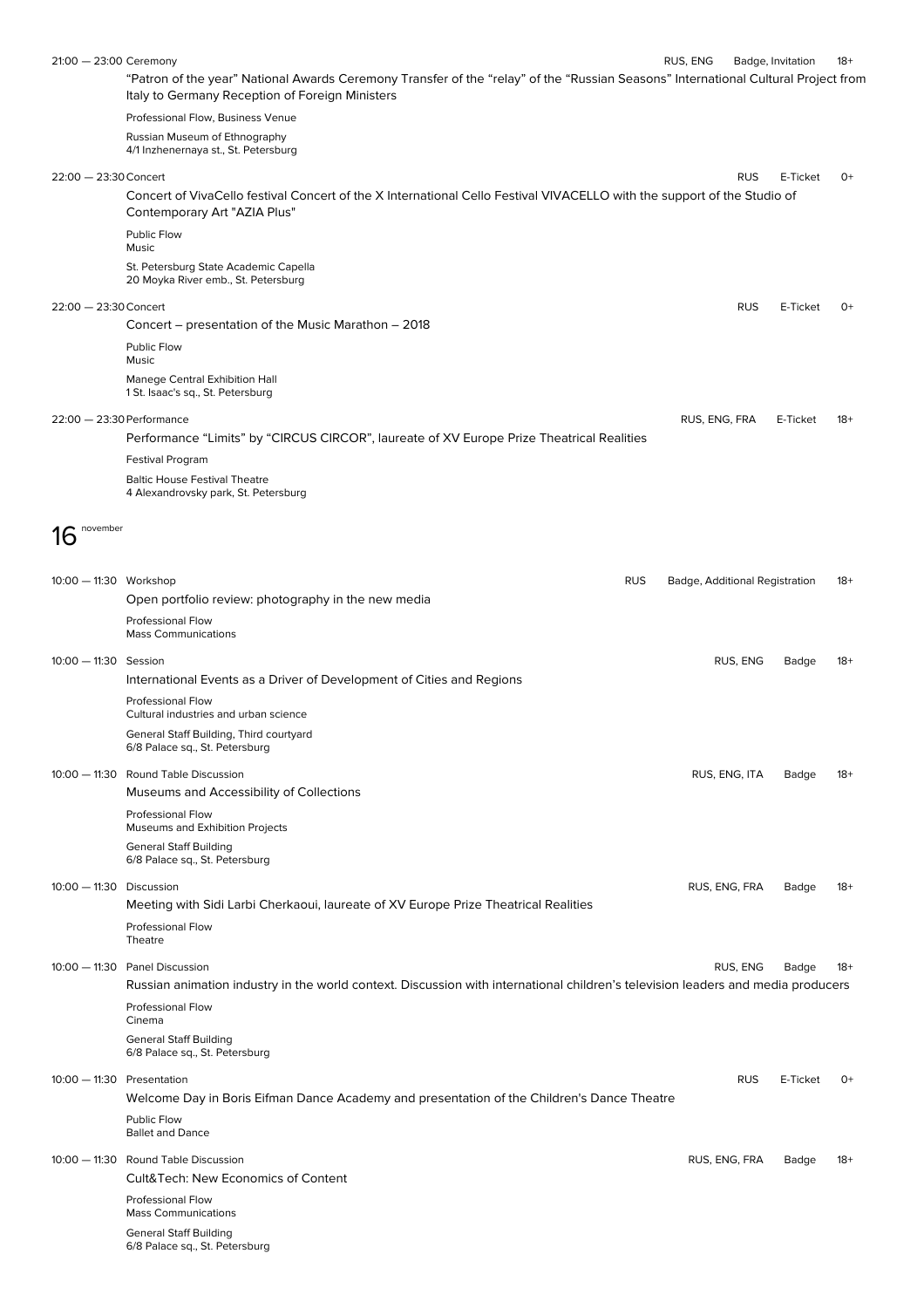| 10:00 - 11:30 Talk Show    | Socio-Cultural Inclusion: How Can Disabled People Enjoy Unlimited Opportunities in Culture                                                                                                                                   | RUS, ENG                       | Badge    | $18+$ |
|----------------------------|------------------------------------------------------------------------------------------------------------------------------------------------------------------------------------------------------------------------------|--------------------------------|----------|-------|
|                            | Professional Flow<br><b>General Staff Building</b>                                                                                                                                                                           |                                |          |       |
|                            | 6/8 Palace sq., St. Petersburg                                                                                                                                                                                               |                                |          |       |
| 10:00 - 11:30 Conference   | International Conference "University Museums and Collections: Natural Science Heritage," presentation of the album "Collection of<br>Knowledge: Museums and Collections of St. Petersburg State University". Plenary session | RUS, ENG                       | Badge    | $18+$ |
|                            | <b>Professional Flow</b><br>Education                                                                                                                                                                                        |                                |          |       |
|                            | <b>General Staff Building</b><br>6/8 Palace sq., St. Petersburg                                                                                                                                                              |                                |          |       |
|                            | 10:00 - 11:30 Round Table Discussion<br>International and Russian festivals. New approaches for interaction and implementation of joint cultural projects                                                                    | <b>RUS</b>                     | Badge    | $18+$ |
|                            | <b>Professional Flow</b><br>Music                                                                                                                                                                                            |                                |          |       |
|                            | St. Petersburg State Academic Capella<br>20 Moyka River emb., St. Petersburg                                                                                                                                                 |                                |          |       |
|                            | 10:00 - 13:00 Round Table Discussion<br>Theory and Practice of Protecting Cultural Heritage in the 20th Century: Experience of Conceptualization                                                                             | RUS, ENG                       | Badge    | $18+$ |
|                            | <b>Professional Flow</b><br><b>Cultural Heritage Preservation</b>                                                                                                                                                            |                                |          |       |
|                            | Yusupov Palace, Konyushenny Wing<br>21 Dekabristov st., St. Petersburg                                                                                                                                                       |                                |          |       |
| 10:00 - 15:00 Conference   | RUS, ENG<br>X International Scientific and Practical Conference: "Text Pedagogy. Classical literature in the modern school education"                                                                                        | Badge, Additional Registration |          | $18+$ |
|                            | <b>Professional Flow</b><br>Literature and Reading                                                                                                                                                                           |                                |          |       |
|                            | The Herzen State Pedagogical University of Russia<br>48 River Moika emb., St. Petersburg                                                                                                                                     |                                |          |       |
| 10:00 - 16:00 Festival     | Multilingual Symphony of Cultures                                                                                                                                                                                            | RUS, ENG, ITA                  | Badge    | $18+$ |
|                            | Professional Flow<br>Literature and Reading                                                                                                                                                                                  |                                |          |       |
| 10:00 - 16:00 Conference   | 21st Century Art as New Knowledge in Humanities. China. Russia. USA                                                                                                                                                          | RUS, ENG, CHI                  | Badge    | $18+$ |
|                            | Professional Flow<br>Education, Italy                                                                                                                                                                                        |                                |          |       |
|                            | St. Petersburg State University: Bobrinsky Palace, Room 152<br>58-60 Galernaya st., St. Petersburg                                                                                                                           |                                |          |       |
| $10:00 - 16:00$ Conference | Development of Regional Programs on Implementing the Concept for Development of Children and Youth's Reading in Russia:                                                                                                      | <b>RUS</b>                     | Badge    | $18+$ |
|                            | Difficulties and the Future<br><b>Professional Flow</b>                                                                                                                                                                      |                                |          |       |
|                            | Literature and Reading<br>Boris Yeltsin Presidential Library<br>3 Senatskaya sq., St. Petersburg                                                                                                                             |                                |          |       |
| 10:00 - 17:00 Seminar      |                                                                                                                                                                                                                              | <b>RUS</b>                     | Badge    | $18+$ |
|                            | International Seminar and Roundtable Discussion in Management of Concert Programs, Union of Concert Organizations of Russia                                                                                                  |                                |          |       |
|                            | <b>Professional Flow</b><br>Music                                                                                                                                                                                            |                                |          |       |
|                            | St. Petersburg State Academic Capella<br>20 Moyka River emb., St. Petersburg                                                                                                                                                 |                                |          |       |
| 10:00 - 17:00 Seminar      | Museum in the Framework of Art Education                                                                                                                                                                                     | RUS, ENG, ITA                  | Badge    | $18+$ |
|                            | <b>Professional Flow</b><br>Museums and Exhibition Projects                                                                                                                                                                  |                                |          |       |
|                            | State Russian Museum: St. Michael's (Engineers') Castle<br>2 Sadovaya st., St. Petersburg                                                                                                                                    |                                |          |       |
| 10:00 - 17:30 Exhibition   |                                                                                                                                                                                                                              | <b>RUS</b>                     | E-Ticket | 0+    |
|                            | State Museum "Pavlovsk"<br>Public Flow                                                                                                                                                                                       |                                |          |       |
|                            | <b>State Museum Pavlovsk</b><br>20 Sadovaya st., Pavlovsk                                                                                                                                                                    |                                |          |       |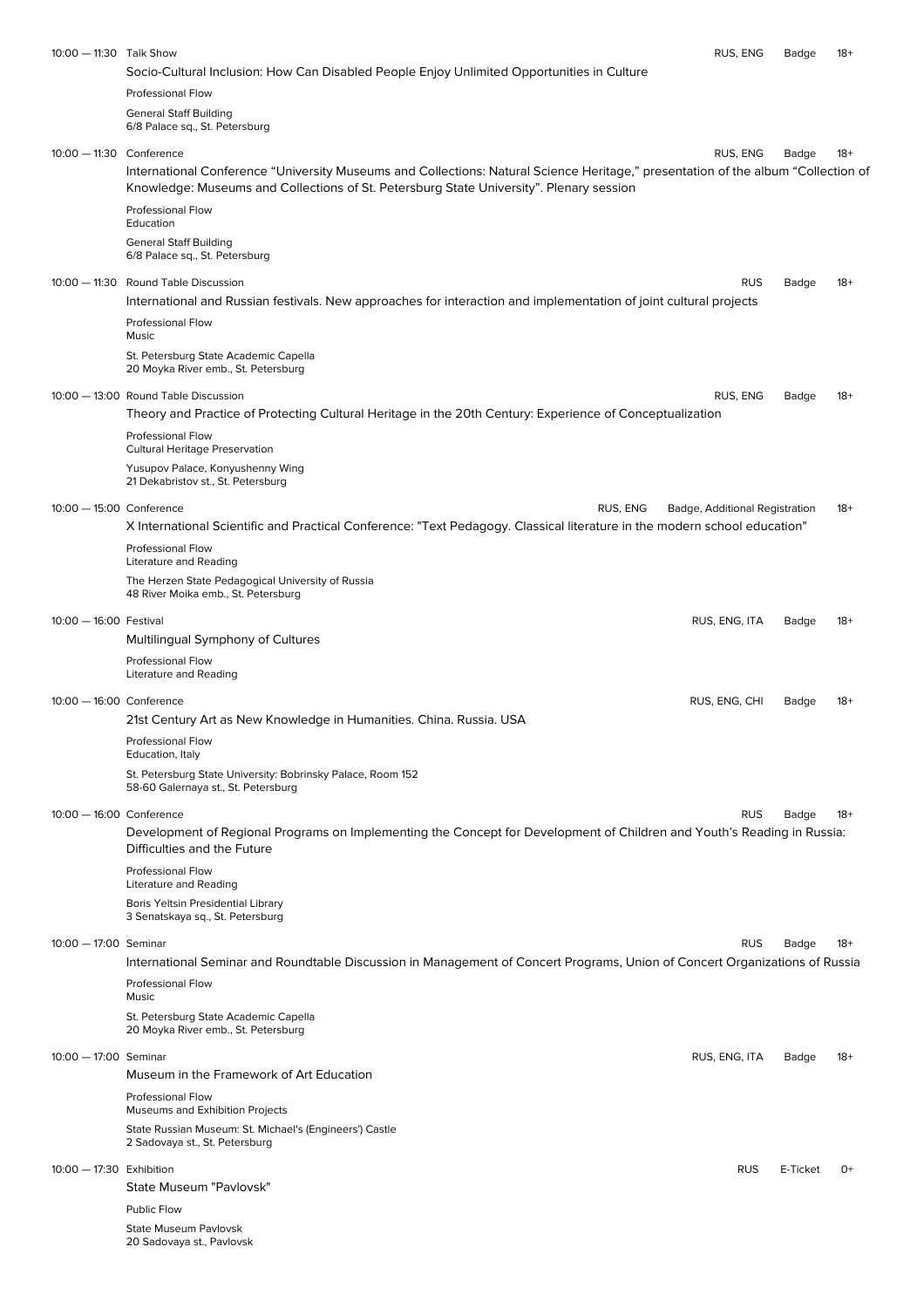| 10:00 - 18:00 Conference  | From Reading to the Art of Life                                                                                         | RUS, ENG   | Badge    | 18+  |
|---------------------------|-------------------------------------------------------------------------------------------------------------------------|------------|----------|------|
|                           | <b>Professional Flow</b>                                                                                                |            |          |      |
|                           | Literature and Reading<br>National Library of Russia: Main Building, Conference Hall<br>18 Sadovaya st., St. Petersburg |            |          |      |
| 10:00 - 18:00 Exhibition  |                                                                                                                         | <b>RUS</b> | E-Ticket | $O+$ |
|                           | Photo Exhibition "City Landscape in Historic Photo Panoramas: From the First Rome to Rome on the Neva"                  |            |          |      |
|                           | Public Flow<br><b>Cultural Heritage Preservation</b>                                                                    |            |          |      |
| 10:00 - 18:00 Conference  |                                                                                                                         | <b>RUS</b> | Badge    | 18+  |
|                           | International Research Convention Celebrating Bicentennial of I. S. Turgenev                                            |            |          |      |
|                           | Professional Flow<br>Education                                                                                          |            |          |      |
|                           | St. Petersburg State University<br>7-9 Universitetskaya emb., St. Petersburg                                            |            |          |      |
|                           | 10:00 - 18:00 Visit to the Museum                                                                                       | <b>RUS</b> | E-Ticket | 0+   |
|                           | The Stroganov Palace                                                                                                    |            |          |      |
|                           | Public Flow                                                                                                             |            |          |      |
|                           | State Russian Museum: Stroganov Palace<br>17 Nevsky av., St. Petersburg                                                 |            |          |      |
|                           | 10:00 - 18:00 Visit to the Museum                                                                                       | <b>RUS</b> | E-Ticket | $O+$ |
|                           | The Benois Wing<br><b>Public Flow</b>                                                                                   |            |          |      |
|                           |                                                                                                                         |            |          |      |
|                           | 10:00 - 18:00 Visit to the Museum<br>The Mikhailovsky Palace                                                            | <b>RUS</b> | E-Ticket | $O+$ |
|                           | Public Flow                                                                                                             |            |          |      |
|                           | State Russian Museum: Mikhailovsky Palace<br>4 Inzhenernaya st., St. Petersburg                                         |            |          |      |
|                           | 10:00 - 18:00 Visit to the Museum<br>The Marble Palace                                                                  | <b>RUS</b> | E-Ticket | $O+$ |
|                           | Public Flow                                                                                                             |            |          |      |
|                           | State Russian Museum: Marble Palace<br>5/1 Millionnaya st., St. Petersburg                                              |            |          |      |
|                           | 10:00 - 18:00 Visit to the Museum                                                                                       | <b>RUS</b> | E-Ticket | 0+   |
|                           | St Michael's Castle                                                                                                     |            |          |      |
|                           | Public Flow                                                                                                             |            |          |      |
|                           | State Russian Museum: St. Michael's (Engineers') Castle<br>2 Sadovaya st., St. Petersburg                               |            |          |      |
|                           | 10:00 - 18:00 Visit to the Museum                                                                                       | <b>RUS</b> | E-Ticket | $O+$ |
|                           | Suvorov Museum                                                                                                          |            |          |      |
|                           | Public Flow<br>State Memorial Museum of A. V. Suvorov                                                                   |            |          |      |
|                           | 43 Kirochnaya st., St. Petersburg                                                                                       |            |          |      |
|                           | 10:00 - 18:00 Visit to the Museum                                                                                       | <b>RUS</b> | E-Ticket | $O+$ |
|                           | Gatchina Museum-Reserve, Priory Palace<br>Public Flow                                                                   |            |          |      |
|                           | Gatchina Palace and Estate Museum: Priory Palace<br>22A Chkalova st., Gatchina                                          |            |          |      |
| 10:00 - 19:00 Exhibition  |                                                                                                                         | <b>RUS</b> | E-Ticket | $O+$ |
|                           | Qatar Contemporary: Art and Photography<br>Public Flow                                                                  |            |          |      |
|                           | Fine Arts, Qatar<br>Manege Central Exhibition Hall<br>1 St. Isaac's sq., St. Petersburg                                 |            |          |      |
| 10:00 - 20:00 Competition |                                                                                                                         | <b>RUS</b> | E-Ticket | $O+$ |
|                           | International Contest of Folk Art "Artisans' Rus"                                                                       |            |          |      |
|                           | Public Flow<br>Folk Art and Intangible Cultural Heritage                                                                |            |          |      |
|                           | Historical Park "Russia - My History"<br>131 Krasnoarmeyskaya st., Samara                                               |            |          |      |
| 10:00 - 21:00 Conference  |                                                                                                                         | RUS, ENG   | Badge    | 18+  |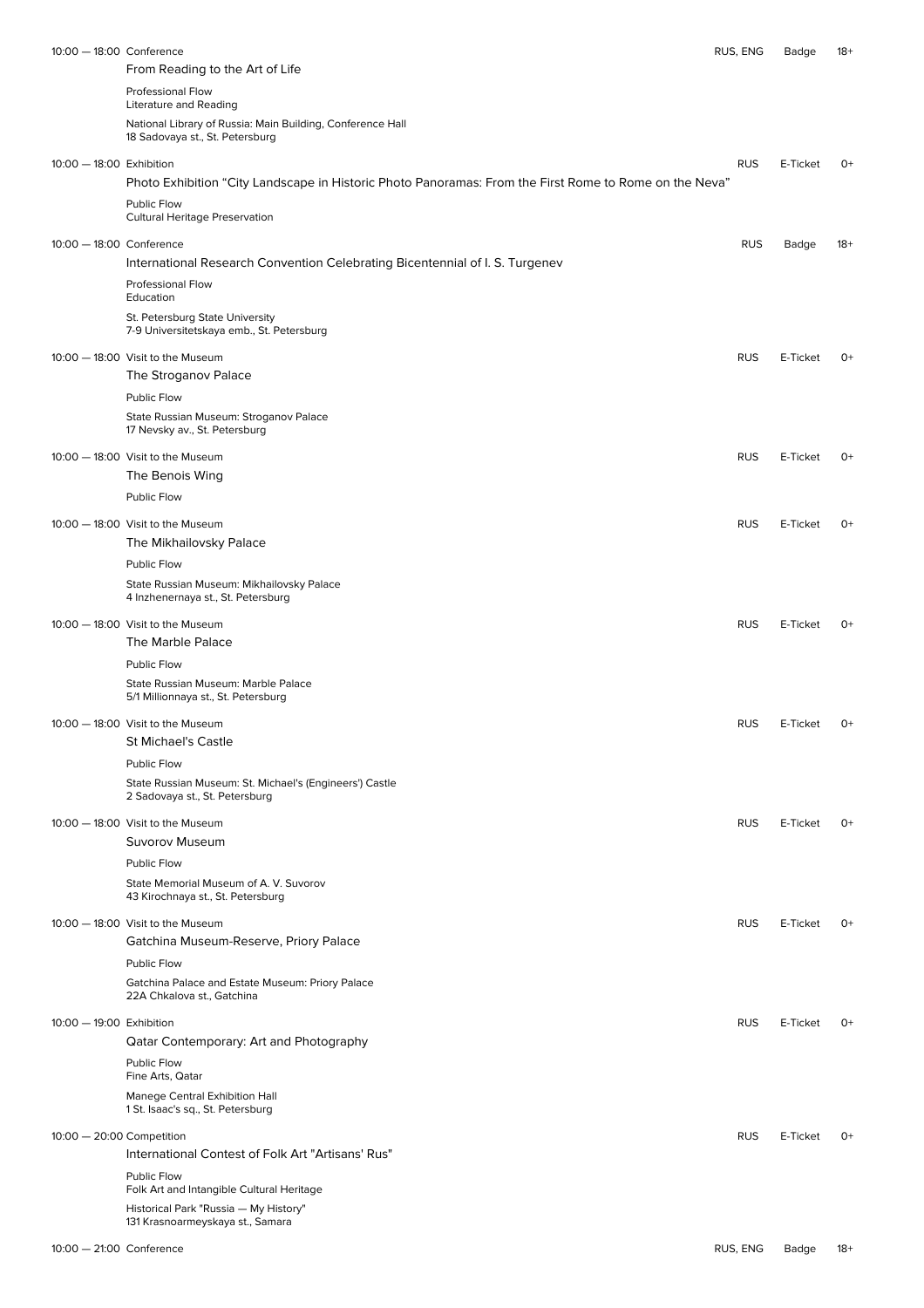|                                     | IX International Conference "Prospects of Professional Education in Music"                                                                                                                  |                                |          |          |
|-------------------------------------|---------------------------------------------------------------------------------------------------------------------------------------------------------------------------------------------|--------------------------------|----------|----------|
|                                     | <b>Professional Flow</b><br>Education                                                                                                                                                       |                                |          |          |
|                                     | St. Petersburg State Conservatory<br>2 Glinki st., St. Petersburg                                                                                                                           |                                |          |          |
| 10:00 - 21:00 Exhibition            | Photo Exhibition: Italian Film as Seen Through Lens of TASS                                                                                                                                 | RUS, ENG                       | E-Ticket | $O+$     |
|                                     | <b>Public Flow</b><br>Mass Communications, Italy                                                                                                                                            |                                |          |          |
|                                     | <b>General Staff Building</b><br>6/8 Palace sq., St. Petersburg                                                                                                                             |                                |          |          |
| 10:00 - 23:00 Colloquium            | RUS, ENG                                                                                                                                                                                    | Badge, Additional Registration |          | $18+$    |
|                                     | First International Colloquium of cinema schools: panel discussions and screenings of the best student works<br><b>Professional Flow</b>                                                    |                                |          |          |
|                                     | Cinema                                                                                                                                                                                      |                                |          |          |
|                                     | "Lenfilm" Studios<br>10 Kamenoostrovsky av., St. Petersburg                                                                                                                                 |                                |          |          |
|                                     | 10:30 - 11:00 Signing of Accord<br>Signing of agreements on international cooperation in the field of culture                                                                               | RUS, ENG                       | Badge    | $18+$    |
|                                     | Professional Flow, Business Venue<br>Russian Museum of Ethnography, Marble Hall<br>4/1 Inzhenernaya st., St. Petersburg                                                                     |                                |          |          |
|                                     | 10:30 - 11:30 Round Table Discussion                                                                                                                                                        | <b>RUS</b>                     | Badge    | $18+$    |
|                                     | Labeling musical instruments of considerable cultural value for purpose of their identification and simplifying the procedure of<br>exporting musical instruments during performance tours. |                                |          |          |
|                                     | <b>Professional Flow</b>                                                                                                                                                                    |                                |          |          |
|                                     | Manege Central Exhibition Hall<br>1 St. Isaac's sq., St. Petersburg                                                                                                                         |                                |          |          |
|                                     | 10:30 - 18:30 Visit to the Museum                                                                                                                                                           | <b>RUS</b>                     | E-Ticket | 0+       |
|                                     | Museum M. Zoshchenko Apartment Museum<br><b>Public Flow</b>                                                                                                                                 |                                |          |          |
|                                     | Museum M. Zoshchenko Apartment Museum<br>4/2 Malaya Konyushennaya st., St. Petersburg                                                                                                       |                                |          |          |
| 11:00 $-$ 14:00 Meeting             |                                                                                                                                                                                             | RUS, ENG                       | Badge    | $18+$    |
|                                     | Carnival Tradition in different countries of the world<br><b>Professional Flow</b>                                                                                                          |                                |          |          |
|                                     | Circus and Street Theatre                                                                                                                                                                   |                                |          |          |
| 11:00 - 17:00 Conference            | Conference of professors of Europe: Union of Theatre Schools and Academies (E:UTSA)                                                                                                         |                                |          | RUS, ENG |
|                                     | <b>Professional Flow</b><br>Theatre                                                                                                                                                         |                                |          |          |
|                                     | New Stage of the Alexandrinsky Theatre<br>49A Fontanka River emb., St. Petersburg                                                                                                           |                                |          |          |
| $11:00 - 23:00$ Exhibition          |                                                                                                                                                                                             | <b>RUS</b>                     | E-Ticket | $O+$     |
|                                     | Soviet Film Poster of 1968: Celebrating 50th Anniversary of the Breaking Point                                                                                                              |                                |          |          |
|                                     | Public Flow<br>Cinema                                                                                                                                                                       |                                |          |          |
|                                     | Lendoc Studio<br>12 Kryukov Canal emb., St. Petersburg                                                                                                                                      |                                |          |          |
| $11:30 - 13:30$ Discussion          | Debate about the National project to increase the export of travel services                                                                                                                 | RUS, ENG                       | Badge    | $18+$    |
|                                     | <b>Professional Flow</b><br><b>Cultural Tourism</b>                                                                                                                                         |                                |          |          |
|                                     | St. Petersburg State Academic Capella<br>20 Moyka River emb., St. Petersburg                                                                                                                |                                |          |          |
| $12:00 - 13:30$ Discussion<br>video |                                                                                                                                                                                             | RUS, ENG                       | E-Ticket | $O+$     |
|                                     | Science-Art: Synthesis of Science and Art<br>Public Flow, Culture 2.0                                                                                                                       |                                |          |          |
|                                     | Manege Central Exhibition Hall                                                                                                                                                              |                                |          |          |
|                                     | 1 St. Isaac's sq., St. Petersburg                                                                                                                                                           |                                |          |          |
| 12:00 - 13:30 Workshop              | Workshops by Bosch Parade and David Binder: endless opportunities of festivals                                                                                                              | RUS, ENG                       | Badge    | $18+$    |
|                                     | <b>Professional Flow</b>                                                                                                                                                                    |                                |          |          |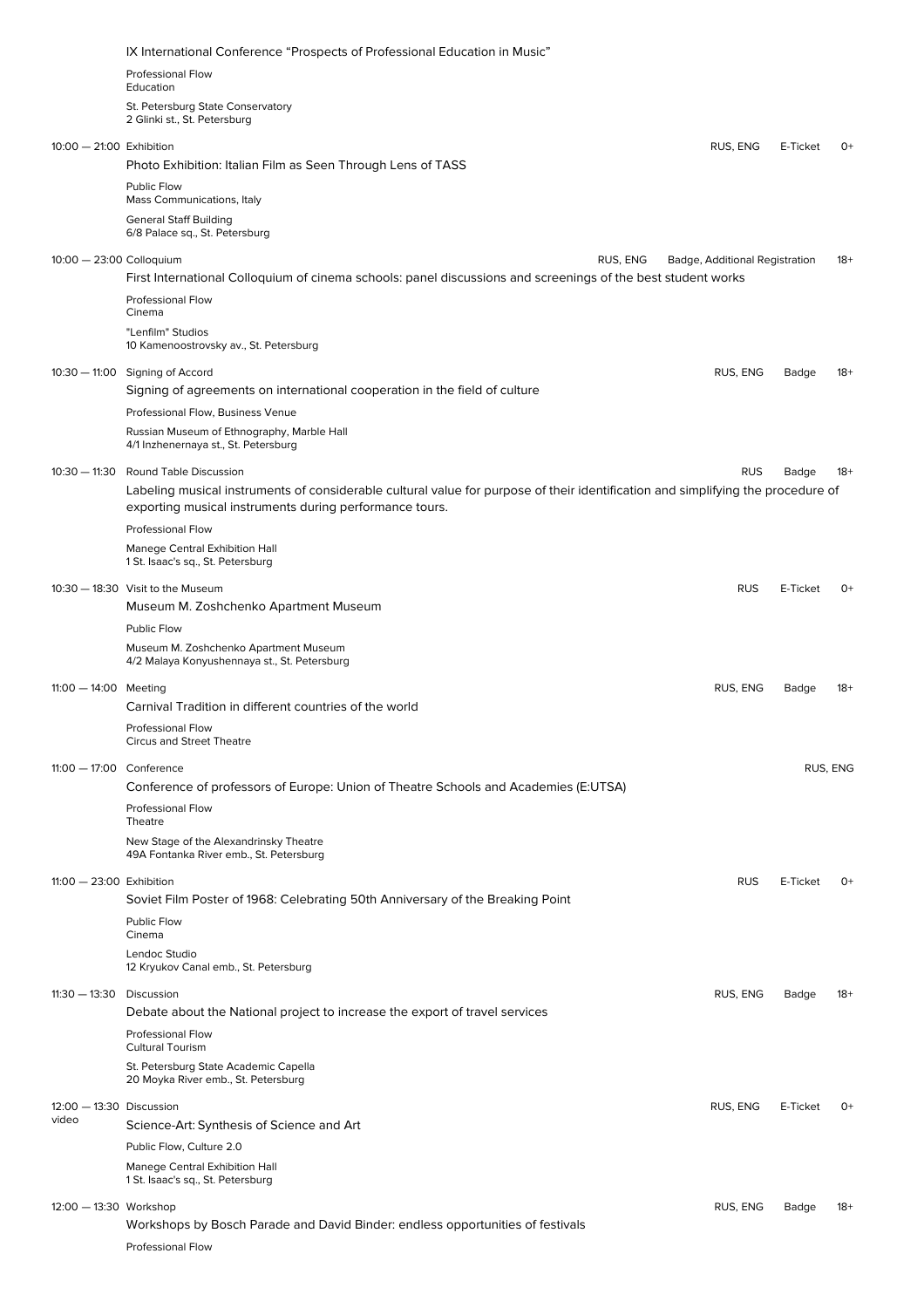|                                | <b>Circus and Street Theatre</b><br>Upsala-Circus<br>Sverdlovskaya emb., 44, St. Peterburg                                                                                                                         |               |            |       |
|--------------------------------|--------------------------------------------------------------------------------------------------------------------------------------------------------------------------------------------------------------------|---------------|------------|-------|
|                                | 13:30 - 16:30 Round Table Discussion<br>Russian circus in the world context                                                                                                                                        | RUS, ENG      | Badge      | $18+$ |
|                                | <b>Professional Flow</b>                                                                                                                                                                                           |               |            |       |
|                                | <b>Circus and Street Theatre</b><br>The Great St. Petersburg State Circus<br>Fontanka riv. emb., 3 A, St. Petersburg                                                                                               |               |            |       |
| 14:00 - 15:30 Discussion       |                                                                                                                                                                                                                    | RUS, ENG      | E-Ticket   | 0+    |
| video                          | <b>Mobile Movies</b>                                                                                                                                                                                               |               |            |       |
|                                | Public Flow, Culture 2.0                                                                                                                                                                                           |               |            |       |
|                                | Manege Central Exhibition Hall<br>1 St. Isaac's sq., St. Petersburg                                                                                                                                                |               |            |       |
| 14:00 - 16:30 Ceremony         | The award ceremony of the II All-Russian competition of pedagogical excellence of scientific and pedagogical workers of higher<br>education organizations in the field of music, choreography and fine art         |               | <b>RUS</b> | Badge |
|                                | <b>Professional Flow</b><br><b>Ballet and Dance</b>                                                                                                                                                                |               |            |       |
|                                | <b>Hermitage Theatre</b><br>34 Palace emb., St. Petersburg                                                                                                                                                         |               |            |       |
|                                | 14:00 - 18:00 Round Table Discussion<br>System for Protection of Cultural Heritage: Story of Appearance, Important Problems and Perspectives: Celebrating Centennial of<br>State Protection of Monuments in Russia | RUS, ENG      | Badge      | $18+$ |
|                                | Professional Flow<br><b>Cultural Heritage Preservation</b>                                                                                                                                                         |               |            |       |
|                                | Yusupov Palace, Konyushenny Wing<br>21 Dekabristov st., St. Petersburg                                                                                                                                             |               |            |       |
| 16:00 - 17:00 Conference       |                                                                                                                                                                                                                    | RUS, ENG      | Badge      | $18+$ |
|                                | What attracts foreign tourists to Russia                                                                                                                                                                           |               |            |       |
|                                | Professional Flow<br><b>Cultural Tourism</b>                                                                                                                                                                       |               |            |       |
|                                | St. Petersburg State Academic Capella<br>20 Moyka River emb., St. Petersburg                                                                                                                                       |               |            |       |
| 16:00 - 17:30 Lecture<br>video | Italian Cinema of the Third Millennium                                                                                                                                                                             | RUS, ITA      | E-Ticket   | $0+$  |
|                                | Public Flow, Culture 2.0                                                                                                                                                                                           |               |            |       |
|                                | Manege Central Exhibition Hall<br>1 St. Isaac's sq., St. Petersburg                                                                                                                                                |               |            |       |
|                                | 16:00 - 18:00 Round Table Discussion<br>Round Table Discussion "This extraordinary life of" dedicated to the creative heritage of Daniel Granin                                                                    | <b>RUS</b>    | E-Ticket   | $0+$  |
|                                | Public Flow<br>Literature and Reading                                                                                                                                                                              |               |            |       |
| 16:30 - 18:00 Meeting          |                                                                                                                                                                                                                    | RUS, ENG, FRA | Badge      | $18+$ |
|                                | "Returns" program: Conference with laureate of XII Europe Prize Theatrical Realities Andrey Moguchy                                                                                                                |               |            |       |
|                                | Professional Flow<br>Theatre                                                                                                                                                                                       |               |            |       |
| $16:30 - 18:00$                | The effect of "Future Tense": Resetting Science Fiction in Russia                                                                                                                                                  | <b>RUS</b>    | Badge      | 18+   |
|                                | <b>Professional Flow</b>                                                                                                                                                                                           |               |            |       |
|                                | <b>General Staff Building</b><br>6/8 Palace sq., St. Petersburg                                                                                                                                                    |               |            |       |
| 16:30 - 18:00 Discussion       | <b>Communication in Culture and Business</b>                                                                                                                                                                       | RUS, ENG      | Badge      | $18+$ |
|                                | <b>Professional Flow</b><br><b>Mass Communications</b>                                                                                                                                                             |               |            |       |
|                                | <b>General Staff Building</b><br>6/8 Palace sq., St. Petersburg                                                                                                                                                    |               |            |       |
|                                | 16:30 - 18:00 Panel Discussion                                                                                                                                                                                     | RUS, ENG, POL | Badge      | $18+$ |
|                                | Culture via education                                                                                                                                                                                              |               |            |       |
|                                | <b>Professional Flow</b><br><b>General Staff Building</b>                                                                                                                                                          |               |            |       |
|                                | 6/8 Palace sq., St. Petersburg                                                                                                                                                                                     |               |            |       |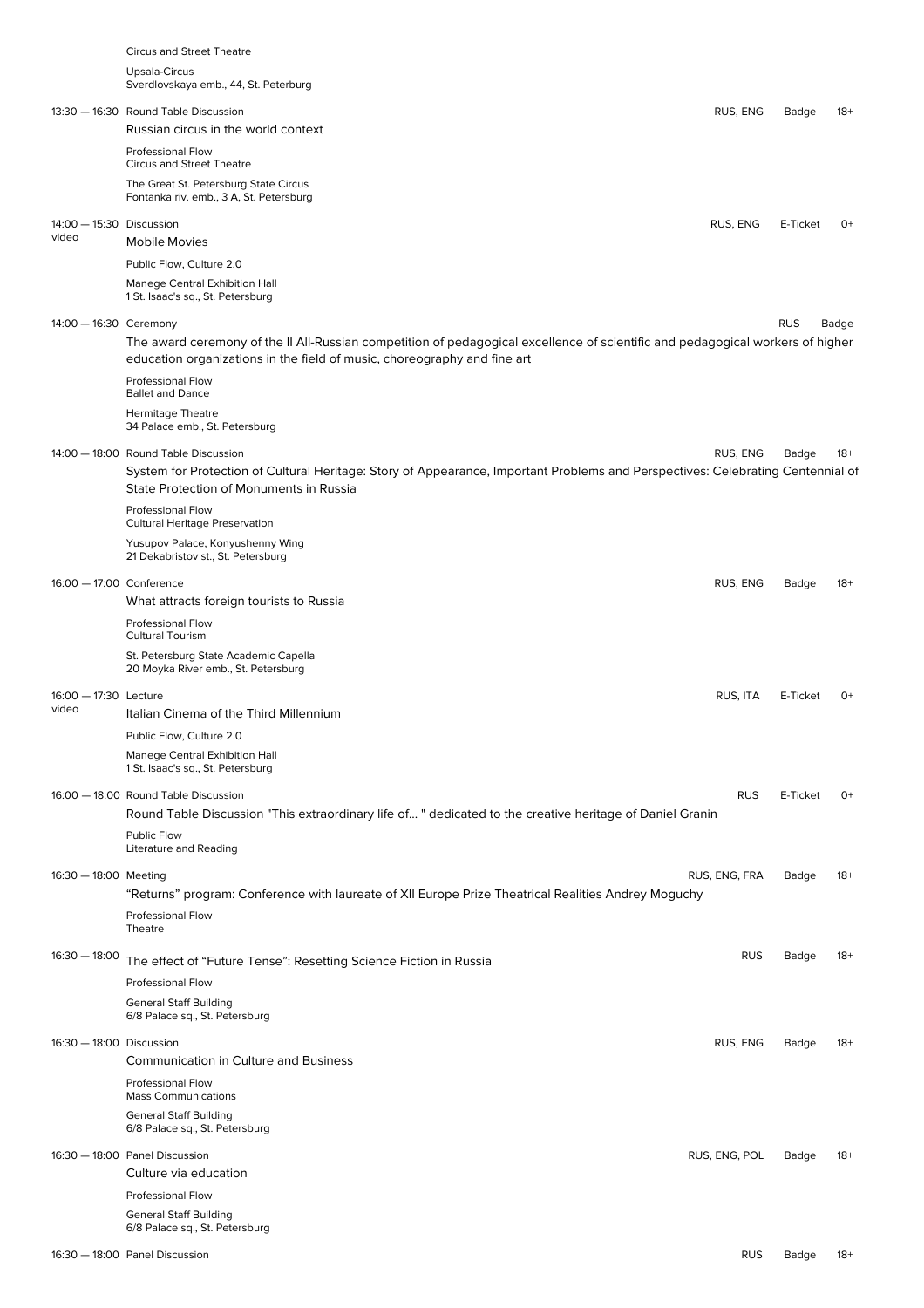|  | Content, Audience, Culture                                                                                                                                                         |                                |          |       |
|--|------------------------------------------------------------------------------------------------------------------------------------------------------------------------------------|--------------------------------|----------|-------|
|  | <b>Professional Flow</b>                                                                                                                                                           |                                |          |       |
|  | <b>General Staff Building</b>                                                                                                                                                      |                                |          |       |
|  | 6/8 Palace sq., St. Petersburg                                                                                                                                                     |                                |          |       |
|  | 16:30 - 18:00 Conference                                                                                                                                                           | RUS, ENG                       | Badge    | 18+   |
|  | The III International Scientific Conference "Preservation of Cultural Heritage. Research and Restoration"                                                                          |                                |          |       |
|  | Professional Flow                                                                                                                                                                  |                                |          |       |
|  | Fine Arts                                                                                                                                                                          |                                |          |       |
|  | Scientific-Research Museum of the Russian Academy of Arts, Conference Hall                                                                                                         |                                |          |       |
|  | 17 Universitetskaya emb., St. Petersburg                                                                                                                                           |                                |          |       |
|  | 16:30 - 19:30 Panel Discussion                                                                                                                                                     | RUS, ENG                       | Badge    | 18+   |
|  | «Big Eurasia»: International Cultural Communications and Public Diplomacy                                                                                                          |                                |          |       |
|  | <b>Professional Flow</b>                                                                                                                                                           |                                |          |       |
|  | <b>General Staff Building</b>                                                                                                                                                      |                                |          |       |
|  | 6/8 Palace sq., St. Petersburg                                                                                                                                                     |                                |          |       |
|  | 17:00 - 18:30 Round Table Discussion                                                                                                                                               | <b>RUS</b>                     | Badge    | $18+$ |
|  | Roundtable Discussion «Russia-Austria Cultural Bridge»                                                                                                                             |                                |          |       |
|  | Professional Flow                                                                                                                                                                  |                                |          |       |
|  | Music                                                                                                                                                                              |                                |          |       |
|  | St. Petersburg State Academic Capella<br>20 Moyka River emb., St. Petersburg                                                                                                       |                                |          |       |
|  |                                                                                                                                                                                    |                                |          |       |
|  | 17:00 - 18:30 Presentation                                                                                                                                                         | <b>RUS</b>                     | Badge    | $18+$ |
|  | Presentation of the book by Peter van Mensch "Towards a Methodology of Museology"                                                                                                  |                                |          |       |
|  | <b>Professional Flow</b>                                                                                                                                                           |                                |          |       |
|  | Museums and Exhibition Projects                                                                                                                                                    |                                |          |       |
|  | The Staraya Derevnya Restoration and Storage Centre<br>37 Zausadebnaya st., St. Petersburg                                                                                         |                                |          |       |
|  |                                                                                                                                                                                    |                                |          |       |
|  | 17:00 - 18:30 Discussion<br>RUS, ENG                                                                                                                                               | <b>Additional Registration</b> |          | 18+   |
|  | Online Success: Think Globally, Act Locally                                                                                                                                        |                                |          |       |
|  | <b>Professional Flow</b><br><b>Mass Communications</b>                                                                                                                             |                                |          |       |
|  | St. Petersburg State University: Graduate School of Management                                                                                                                     |                                |          |       |
|  | 3 Volkhovskiy lane, St. Petersburg                                                                                                                                                 |                                |          |       |
|  | 18:00 - 19:00 Performance                                                                                                                                                          | RUS, ENG                       | E-Ticket | 0+    |
|  | Theatrical performances in the framework of the International Theater Festival students "TurgenevFEST": theater from Yerevan                                                       |                                |          |       |
|  | (Armenia)                                                                                                                                                                          |                                |          |       |
|  | <b>Public Flow</b>                                                                                                                                                                 |                                |          |       |
|  | Education                                                                                                                                                                          |                                |          |       |
|  | Tovstonogov Bolshoi Drama Theatre                                                                                                                                                  |                                |          |       |
|  | 65 Fontanka River emb., St. Petersburg                                                                                                                                             |                                |          |       |
|  | 18:00 - 19:30 Film Representation                                                                                                                                                  | <b>RUS</b>                     | E-Ticket | 18+   |
|  | Young Sons of the Desert                                                                                                                                                           |                                |          |       |
|  | Public Flow, Culture 2.0                                                                                                                                                           |                                |          |       |
|  | Qatar                                                                                                                                                                              |                                |          |       |
|  | Manege Central Exhibition Hall<br>1 St. Isaac's sq., St. Petersburg                                                                                                                |                                |          |       |
|  |                                                                                                                                                                                    |                                |          |       |
|  | 18:00 - 19:30 Performance                                                                                                                                                          | RUS, ENG                       | Ticket   | $18+$ |
|  | Name of event: Performance by winner of XV Europe Prize Theatrical Realities "Breath", Tiago Rodrigues                                                                             |                                |          |       |
|  | <b>Festival Program</b>                                                                                                                                                            |                                |          |       |
|  | Saint Petersburg State Youth Theater on the Fontanka<br>114 Fontanka River emb., St. Petersburg                                                                                    |                                |          |       |
|  |                                                                                                                                                                                    |                                |          |       |
|  | 18:00 - 19:30 Meeting                                                                                                                                                              | <b>RUS</b>                     | E-Ticket | $18+$ |
|  | Presentation of the Poetry Collection "Dembel"                                                                                                                                     |                                |          |       |
|  | Public Flow                                                                                                                                                                        |                                |          |       |
|  | Literature and Reading<br>Bookvoed                                                                                                                                                 |                                |          |       |
|  | 46 Nevsky av., St. Petersburg                                                                                                                                                      |                                |          |       |
|  |                                                                                                                                                                                    |                                |          |       |
|  | 18:30 - 20:00 Concert, Opening of the Exhibition<br>Cultural bridge St. Petersburg — Eisenstadt. Opening of the exhibition dedicated to Joseph Haydn, a concert of works by Joseph | <b>RUS</b>                     | E-Ticket | 0+    |
|  | Haydn                                                                                                                                                                              |                                |          |       |
|  | Public Flow                                                                                                                                                                        |                                |          |       |
|  | Music                                                                                                                                                                              |                                |          |       |
|  | St. Petersburg State Academic Capella<br>20 Moyka River emb., St. Petersburg                                                                                                       |                                |          |       |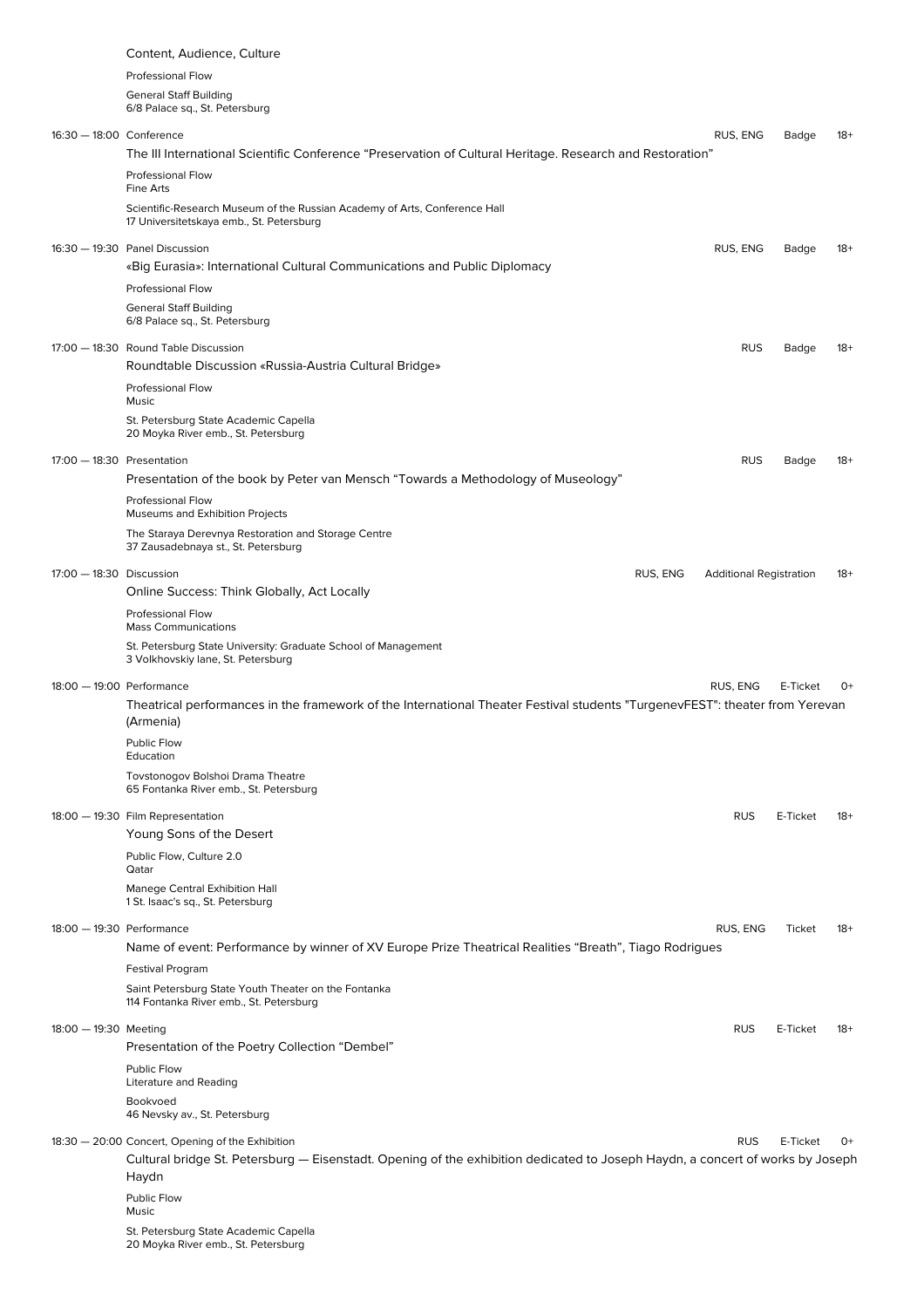| 18:30 - 20:00 Discussion     |                                                                                                                                | RUS, ENG, ESL |            | E-Ticket                       | 0+     |
|------------------------------|--------------------------------------------------------------------------------------------------------------------------------|---------------|------------|--------------------------------|--------|
|                              | Volunteering as a driver of business and culture development                                                                   |               |            |                                |        |
|                              | Public Flow, Business Venue                                                                                                    |               |            |                                |        |
|                              | Russian Museum of Ethnography                                                                                                  |               |            |                                |        |
|                              | 4/1 Inzhenernaya st., St. Petersburg                                                                                           |               |            |                                |        |
| $18:30 - 21:30$ Presentation |                                                                                                                                |               | RUS. ITA   | E-Ticket                       | 0+     |
|                              | Presentation of the new issue of magazine "Film expert's notes" book "Cry, but shoot!" by Valery Fomin and presentation of the |               |            |                                |        |
|                              | book "Authors of front film chronicles" by Alexander Deryabin                                                                  |               |            |                                |        |
|                              | Public Flow<br>Cinema                                                                                                          |               |            |                                |        |
|                              | Bookstore "Order of words"                                                                                                     |               |            |                                |        |
|                              | Emb. riv. Fontanka, 15, St. Petersburg                                                                                         |               |            |                                |        |
| 19:00                        | Performance                                                                                                                    |               | <b>RUS</b> | E-Ticket                       | $16+$  |
|                              | The performance "Talks" with participation of performers with autism                                                           |               |            |                                |        |
|                              | Public Flow                                                                                                                    |               |            |                                |        |
|                              | Theatre                                                                                                                        |               |            |                                |        |
| 19:00 - 20:30 Ceremony       | <b>RUS</b>                                                                                                                     |               |            | <b>Additional Registration</b> | $O+$   |
|                              | The Opening Ceremony of the XIII International film festival "World of Knowledge"                                              |               |            |                                |        |
|                              | "Rodina" Cinema Centre                                                                                                         |               |            |                                |        |
|                              | 12 Karavannaya st., St. Petersburg                                                                                             |               |            |                                |        |
| 19:00 - 20:30 Concert        |                                                                                                                                |               | <b>RUS</b> | E-Ticket                       | 0+     |
|                              | Stand up. Poetry. Concert for poets with a symphonic orchestra                                                                 |               |            |                                |        |
|                              | Public Flow                                                                                                                    |               |            |                                |        |
|                              | <b>Literature and Reading</b>                                                                                                  |               |            |                                |        |
|                              | Arkady Raikin Variety Theater<br>27 Bolshaya Konyushennaya st., St. Petersburg                                                 |               |            |                                |        |
|                              |                                                                                                                                |               |            |                                |        |
| 19:00 - 20:30 Performance    |                                                                                                                                |               | <b>RUS</b> | Ticket                         | $18+$  |
|                              | Faust                                                                                                                          |               |            |                                |        |
|                              | Festival Program                                                                                                               |               |            |                                |        |
|                              | Main Stage of the Alexandrinsky Theatre<br>6 Ostrovsky sq., St. Petersburg                                                     |               |            |                                |        |
|                              |                                                                                                                                |               |            |                                |        |
| 19:00 - 20:30 Concert        |                                                                                                                                |               | <b>RUS</b> | E-Ticket                       | $O+$   |
|                              | A piano recital of Yulia Stadler in celebration of the 75th anniversary of the lifting of Leningrad Blockade. Premieres: S.    |               |            |                                |        |
|                              | Rachmaninoff and A. Siloti, B. Golts                                                                                           |               |            |                                |        |
|                              | Public Flow, Festival Program                                                                                                  |               |            |                                |        |
|                              | Sheremetev Palace: Museum of Music<br>34 Fontanka River emb., St. Petersburg                                                   |               |            |                                |        |
| 19:00 - 20:30 Ballet         |                                                                                                                                |               | <b>RUS</b> | Ticket                         | $12+$  |
|                              | Antonio Gades «Carmen»                                                                                                         |               |            |                                |        |
|                              |                                                                                                                                |               |            |                                |        |
|                              | Festival Program                                                                                                               |               |            |                                |        |
|                              | Grand Concert Hall "Oktyabrsky"<br>6 Ligovsky av., St. Petersburg                                                              |               |            |                                |        |
| 19:00 - 20:30 Performance    |                                                                                                                                |               |            | RUS, ITA                       | Ticket |
|                              | Performance "Elvira" by Piccolo Teatro di Milano                                                                               |               |            |                                |        |
|                              |                                                                                                                                |               |            |                                |        |
|                              | <b>Festival Program</b>                                                                                                        |               |            |                                |        |
| 19:00 - 20:30 Concert        |                                                                                                                                |               | RUS, ENG   | E-Ticket                       | 0+     |
|                              | Joint Concert of Students of St. Petersburg Conservatory and Die Universität für Musik Graz (Austria)                          |               |            |                                |        |
|                              | Public Flow                                                                                                                    |               |            |                                |        |
|                              | Education                                                                                                                      |               |            |                                |        |
|                              | St. Petersburg State University<br>7-9 Universitetskaya emb., St. Petersburg                                                   |               |            |                                |        |
|                              | 19:00 - 20:30 Official Program                                                                                                 | <b>RUS</b>    |            | Badge, Invitation              | 18+    |
| video                        | Gala-Opening Ceremony of VII St. Petersburg International Cultural Forum                                                       |               |            |                                |        |
|                              | <b>Professional Flow</b>                                                                                                       |               |            |                                |        |
|                              | New Stage of Mariinsky Theatre                                                                                                 |               |            |                                |        |
|                              | 34 Dekabristov st., St. Petersburg                                                                                             |               |            |                                |        |
|                              | 19:00 - 21:00 Film Representation                                                                                              |               | <b>RUS</b> | E-Ticket                       | $0+$   |
|                              | Carnivals of the XXI Century                                                                                                   |               |            |                                |        |
|                              | Public Flow                                                                                                                    |               |            |                                |        |
|                              | <b>Circus and Street Theatre</b>                                                                                               |               |            |                                |        |
| 19:00 - 22:00 Performance    |                                                                                                                                |               | <b>RUS</b> | Ticket                         | $16+$  |
|                              | The man from Podolsk                                                                                                           |               |            |                                |        |
|                              |                                                                                                                                |               |            |                                |        |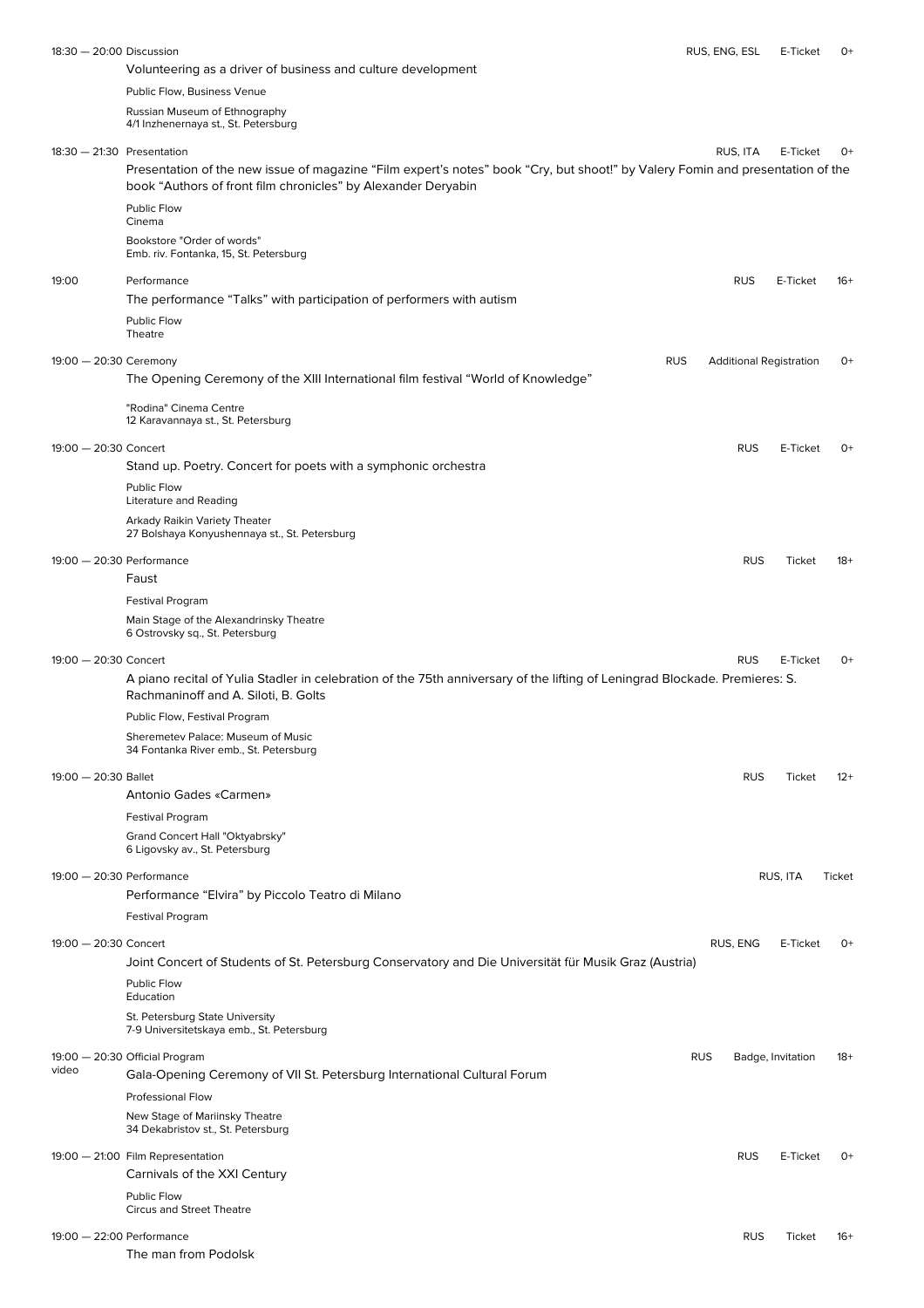Festival Program Theatre "Na Liteynom" 51 Liteyni av., St. Petersburg

|                              | or Lite yill av., ot. i etersioarg                                                                                                    |               |            |       |
|------------------------------|---------------------------------------------------------------------------------------------------------------------------------------|---------------|------------|-------|
|                              | 19:00 - 22:00 Film Representation<br>A retrospective "View of Soviet film in 1968: In Anticipation of changes"                        | <b>RUS</b>    | E-Ticket   | $O+$  |
|                              | Public Flow<br>Cinema                                                                                                                 |               |            |       |
|                              | Lendoc Studio<br>12 Kryukov Canal emb., St. Petersburg                                                                                |               |            |       |
| 19:30 - 21:00 Performance    |                                                                                                                                       | <b>RUS</b>    | Ticket     | $16+$ |
|                              | Performance "Today.2016" by Valery Fokin, laureate of XVII Europe Theatre Prize                                                       |               |            |       |
|                              | Festival Program                                                                                                                      |               |            |       |
|                              | New Stage of the Alexandrinsky Theatre<br>49A Fontanka River emb., St. Petersburg                                                     |               |            |       |
| $20:00 - 21:30$ Presentation | Presentation of the collection "How we write." Learning the technology of literary skill                                              |               | <b>RUS</b> | 0+    |
|                              | <b>Public Flow</b><br><b>Literature and Reading</b>                                                                                   |               |            |       |
|                              | Bookvoed<br>46 Nevsky av., St. Petersburg                                                                                             |               |            |       |
| 20:00 - 21:30 Concert        |                                                                                                                                       | <b>RUS</b>    | E-Ticket   | $O+$  |
|                              | Karl Orff "Carmina Burana"                                                                                                            |               |            |       |
|                              | Public Flow<br>Music                                                                                                                  |               |            |       |
|                              | D. D. Shostakovich St. Petersburg Academic Philharmonia: Grand Hall<br>2 Mikhailovskaya st., St. Petersburg                           |               |            |       |
| 20:00 - 21:30 Lecture        |                                                                                                                                       | RUS, ENG      | E-Ticket   | $O+$  |
|                              | Cosmic in the Everyday. Public talk by Indian artist Subodh Gupta                                                                     |               |            |       |
|                              | Public Flow<br>Fine Arts                                                                                                              |               |            |       |
|                              | Manege Central Exhibition Hall<br>1 St. Isaac's sq., St. Petersburg                                                                   |               |            |       |
| $21:00 - 22:00$ Performance  | Theater shows in the framework of the International Theater Festival of students "TurgenevFEST": theater from Munich (Germany)        | RUS, ENG      | E-Ticket   | 0+    |
|                              | Public Flow<br>Education                                                                                                              |               |            |       |
|                              | Tovstonogov Bolshoi Drama Theatre<br>65 Fontanka River emb., St. Petersburg                                                           |               |            |       |
| $21:00 - 22:30$ Performance  |                                                                                                                                       | RUS, ENG, POL | Ticket     | $18+$ |
|                              | Performance "An Enemy of the People" by Jan Klata, laureate of XV Europe Prize Theatrical Realities<br>Festival Program               |               |            |       |
|                              | <b>Baltic House Festival Theatre</b>                                                                                                  |               |            |       |
|                              | 4 Alexandrovsky park, St. Petersburg                                                                                                  |               |            |       |
| november                     |                                                                                                                                       |               |            |       |
| 09:30 - 11:00 Symposium      |                                                                                                                                       | RUS, ENG      | Badge      | $18+$ |
|                              | Lecture by Georges Banu "Theatre and the spirit of time". Symposium devoted to Valery Fokin, laureate of XVII Europe Theatre<br>Prize |               |            |       |
|                              | <b>Professional Flow</b><br>Theatre                                                                                                   |               |            |       |
|                              | New Stage of the Alexandrinsky Theatre<br>49A Fontanka River emb., St. Petersburg                                                     |               |            |       |
| 09:40 - 11:40 Discussion     |                                                                                                                                       | RUS, ITA      | Badge      | $18+$ |
|                              | Russian cinema in the global world. Problems and issues of international cooperation<br><b>Professional Flow</b>                      |               |            |       |
|                              | Cinema                                                                                                                                |               |            |       |
|                              |                                                                                                                                       |               |            |       |
|                              | <b>General Staff Building</b><br>6/8 Palace sq., St. Petersburg                                                                       |               |            |       |
| 10:00 - 11:30 Session        |                                                                                                                                       | RUS, ENG      | Badge      | $18+$ |
|                              | Image of the City: Progress in Cultural and Media Space                                                                               |               |            |       |

Cultural industries and urban science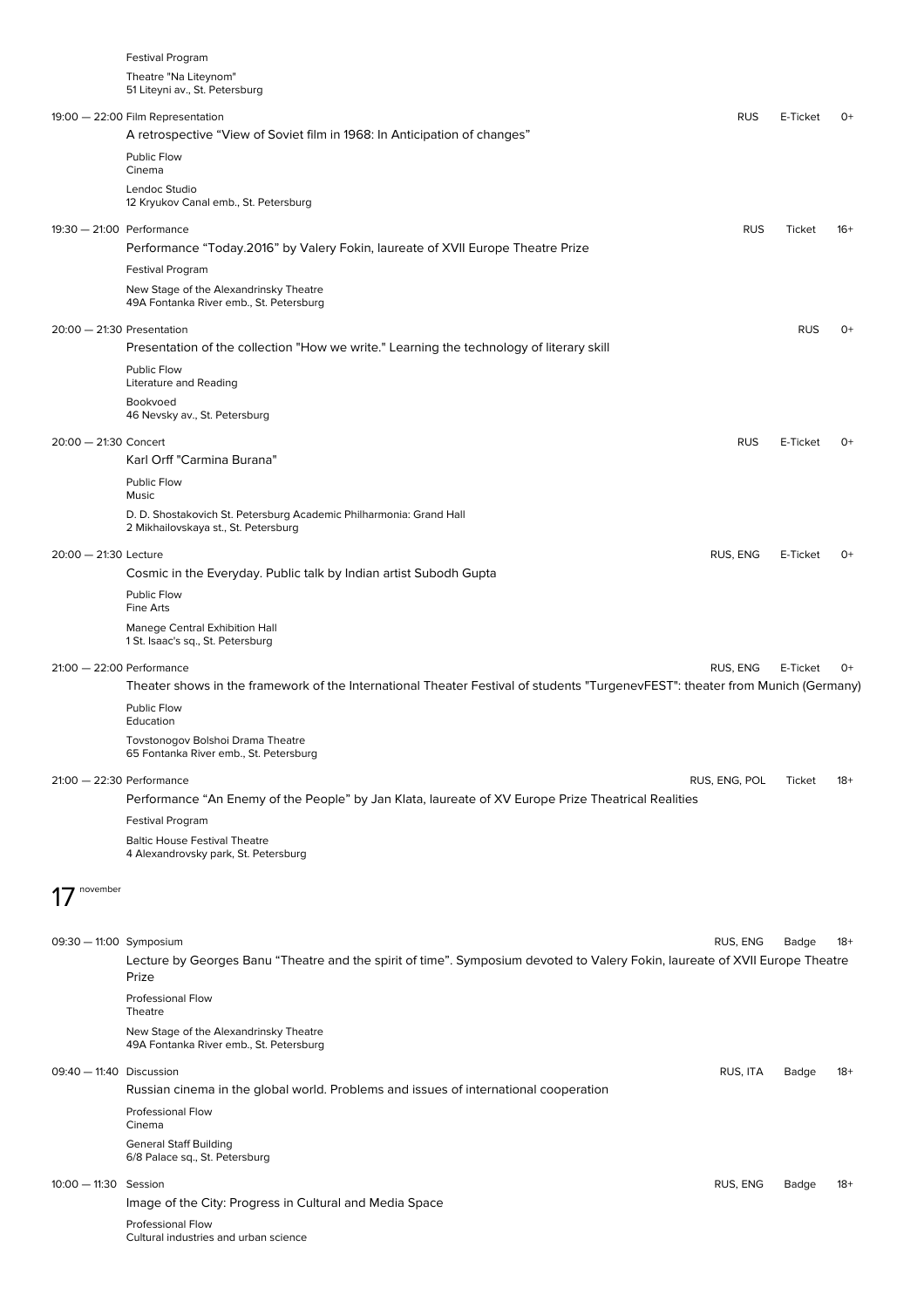|                          | General Staff Building, Atrium<br>6/8 Palace sq., St. Petersburg                                                       |               |          |       |
|--------------------------|------------------------------------------------------------------------------------------------------------------------|---------------|----------|-------|
|                          | 10:00 - 11:30 Panel Discussion<br>Creative Spaces in Urban Environment                                                 | RUS, ENG      | Badge    | 18+   |
|                          | Professional Flow                                                                                                      |               |          |       |
|                          | General Staff Building, White hall<br>6/8 Palace sq., St. Petersburg                                                   |               |          |       |
| 10:00 - 13:00 Conference |                                                                                                                        | RUS, ENG      | Badge    | 18+   |
|                          | From Reading to the Art of Life                                                                                        |               |          |       |
|                          | Professional Flow<br>Literature and Reading                                                                            |               |          |       |
|                          | National Library of Russia: Main Building, Conference Hall<br>18 Sadovaya st., St. Petersburg                          |               |          |       |
|                          | 10:00 - 13:30 Round Table Discussion<br>Revival of the manor heritage of Russia: results, partnership, outlook         | RUS, ENG      | Badge    | 18+   |
|                          | Professional Flow<br><b>Cultural Heritage Preservation</b>                                                             |               |          |       |
|                          | General Staff Building, Third courtyard<br>6/8 Palace sq., St. Petersburg                                              |               |          |       |
| 10:00 - 17:00 Conference |                                                                                                                        | RUS, ENG, CHI | Badge    | 18+   |
|                          | 21st Century Art as New Knowledge in Humanities. China. Russia. USA<br><b>Professional Flow</b>                        |               |          |       |
|                          | Education, Italy<br>St. Petersburg State University: Bobrinsky Palace, Room 152                                        |               |          |       |
|                          | 58-60 Galernaya st., St. Petersburg                                                                                    |               |          |       |
| 10:00 - 17:00 Festival   | Multilingual Symphony of Cultures                                                                                      | RUS, ENG, ITA | Badge    | 18+   |
|                          | <b>Professional Flow</b><br>Literature and Reading                                                                     |               |          |       |
| 10:00 - 17:00 Seminar    |                                                                                                                        | RUS, ENG, ITA | Badge    | 18+   |
|                          | Museum in the Framework of Art Education<br><b>Professional Flow</b>                                                   |               |          |       |
|                          | Museums and Exhibition Projects                                                                                        |               |          |       |
|                          | State Russian Museum: St. Michael's (Engineers') Castle<br>2 Sadovaya st., St. Petersburg                              |               |          |       |
| 10:00 - 17:30 Exhibition | State Museum "Pavlovsk"                                                                                                | <b>RUS</b>    | E-Ticket | 0+    |
|                          | Public Flow                                                                                                            |               |          |       |
|                          | <b>State Museum Pavlovsk</b><br>20 Sadovaya st., Pavlovsk                                                              |               |          |       |
| 10:00 - 18:00 Conference |                                                                                                                        | <b>RUS</b>    | Badge    | $18+$ |
|                          | International Research Convention Celebrating Bicentennial of I.S. Turgenev                                            |               |          |       |
|                          | <b>Professional Flow</b><br>Education                                                                                  |               |          |       |
|                          | St. Petersburg State University<br>7-9 Universitetskaya emb., St. Petersburg                                           |               |          |       |
| 10:00 - 18:00 Exhibition |                                                                                                                        | <b>RUS</b>    | E-Ticket | $O+$  |
|                          | Photo Exhibition "City Landscape in Historic Photo Panoramas: From the First Rome to Rome on the Neva"<br>Public Flow  |               |          |       |
|                          | <b>Cultural Heritage Preservation</b>                                                                                  |               |          |       |
| 10:00 - 18:00 Conference | The III International Scientific Conference "Preservation of Cultural Heritage. Research and Restoration"              | RUS, ENG      | Badge    | -18   |
|                          | <b>Professional Flow</b><br>Fine Arts                                                                                  |               |          |       |
|                          | Scientific-Research Museum of the Russian Academy of Arts, Conference Hall<br>17 Universitetskaya emb., St. Petersburg |               |          |       |
|                          | 10:00 - 18:00 Visit to the Museum                                                                                      | <b>RUS</b>    | E-Ticket | $0+$  |
|                          | Suvorov Museum                                                                                                         |               |          |       |
|                          | Public Flow<br>State Memorial Museum of A. V. Suvorov                                                                  |               |          |       |
|                          | 43 Kirochnaya st., St. Petersburg                                                                                      |               |          |       |
|                          | 10:00 - 18:00 Visit to the Museum<br>Gatchina Museum-Reserve, Priory Palace                                            | <b>RUS</b>    | E-Ticket | $0+$  |
|                          |                                                                                                                        |               |          |       |